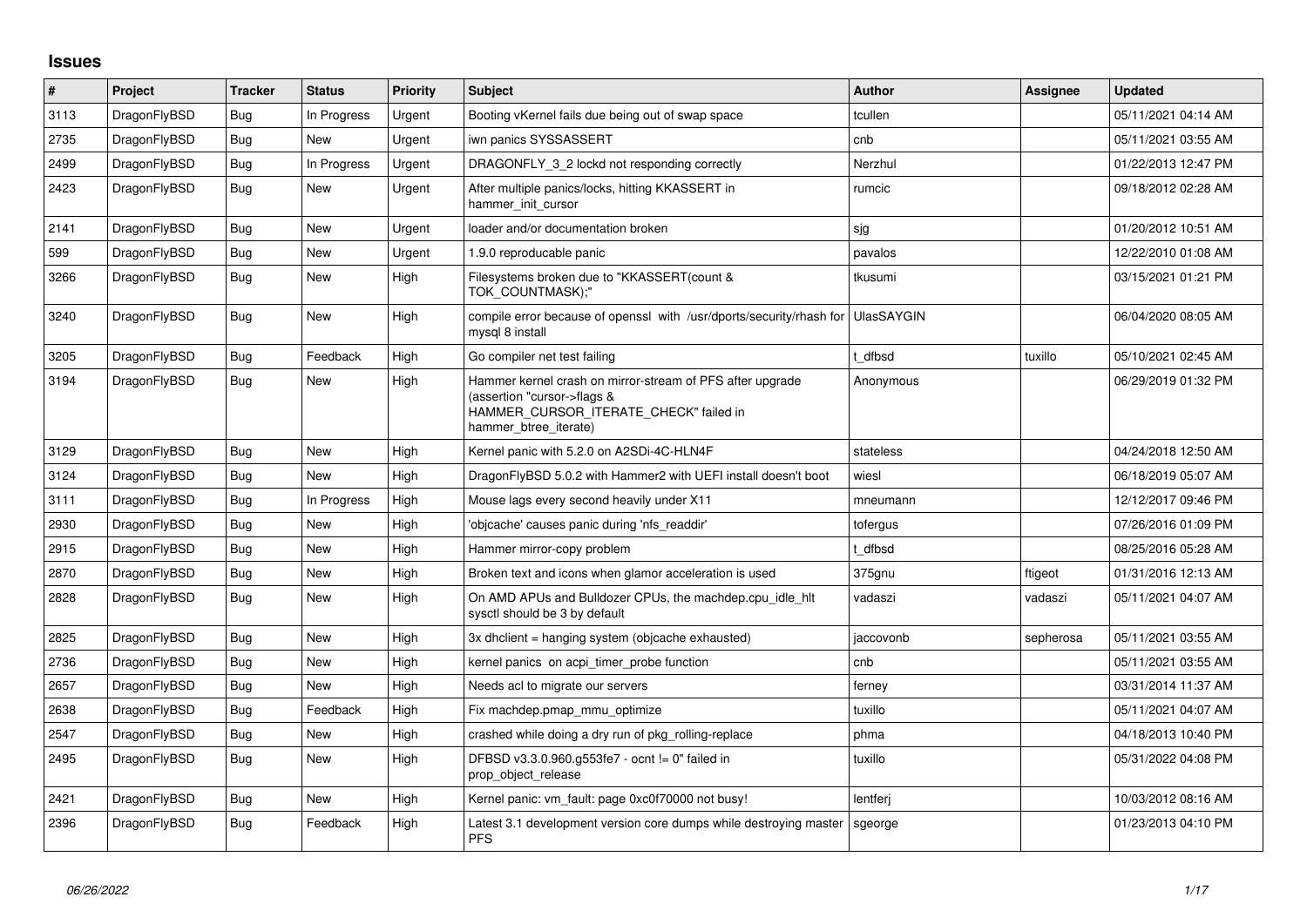| $\vert$ # | Project      | <b>Tracker</b> | <b>Status</b> | <b>Priority</b> | <b>Subject</b>                                                                                            | <b>Author</b>     | Assignee | <b>Updated</b>      |
|-----------|--------------|----------------|---------------|-----------------|-----------------------------------------------------------------------------------------------------------|-------------------|----------|---------------------|
| 2347      | DragonFlyBSD | Bug            | Feedback      | High            | Hammer PFSes destroy does not give back full space allocated to<br><b>PFS</b>                             | sgeorge           |          | 07/19/2012 01:11 AM |
| 2296      | DragonFlyBSD | <b>Bug</b>     | In Progress   | High            | panic: assertion "m->wire count > 0" failed                                                               | thomas.nikolajsen |          | 08/30/2012 06:09 AM |
| 2140      | DragonFlyBSD | <b>Bug</b>     | <b>New</b>    | High            | hammer io delallocate panic with 'duplicate entry' message                                                | ttw               |          | 10/07/2011 12:22 PM |
| 2117      | DragonFlyBSD | <b>Bug</b>     | <b>New</b>    | High            | ACPI and/or bce(4) problem with 2.11.0.673.g0d557 on HP DL380<br>G <sub>6</sub>                           | pauska            |          | 08/22/2011 10:15 AM |
| 2071      | DragonFlyBSD | <b>Bug</b>     | New           | High            | Panic on assertion: (int)(flg->seq - seq) > 0 in hammer_flusher_flush<br>after inode error                | vsrinivas         |          | 06/12/2011 07:59 AM |
| 1920      | DragonFlyBSD | Bug            | New           | High            | system hangs                                                                                              | zhtw              |          | 11/22/2010 08:59 AM |
| 1831      | DragonFlyBSD | Bug            | Feedback      | High            | HAMMER "malloc limit exceeded" panic                                                                      | eocallaghan       | dillon   | 06/04/2022 04:38 AM |
| 1198      | DragonFlyBSD | Bug            | <b>New</b>    | High            | DDB loops panic in db read bytes                                                                          | corecode          | tuxillo  | 05/11/2021 03:51 AM |
| 1185      | DragonFlyBSD | <b>Bug</b>     | <b>New</b>    | High            | need a tool to merge changes into /etc                                                                    | wa1ter            |          | 02/18/2014 06:02 AM |
| 884       | DragonFlyBSD | <b>Bug</b>     | In Progress   | High            | Performance/memory problems under filesystem IO load                                                      | hasso             |          | 05/11/2021 03:50 AM |
| 3318      | DragonFlyBSD | <b>Bug</b>     | In Progress   | Normal          | Segmenation fault when a process resumed with checkpt exits                                               | zabolekar         | tuxillo  | 06/18/2022 08:24 AM |
| 3317      | DragonFlyBSD | <b>Bug</b>     | In Progress   | Normal          | Network vtnet0 not working on Hetzner cloud                                                               | mneumann          |          | 06/18/2022 03:55 AM |
| 3316      | DragonFlyBSD | <b>Bug</b>     | <b>New</b>    | Normal          | hammer2_dirent_create() allows creating >1 dirents with the same<br>name                                  | tkusumi           |          | 06/05/2022 12:35 PM |
| 3314      | DragonFlyBSD | Bug            | <b>New</b>    | Normal          | Bring virtio console(4) from FreeBSD                                                                      | tuxillo           | tuxillo  | 05/29/2022 08:24 AM |
| 3313      | DragonFlyBSD | Bug            | <b>New</b>    | Normal          | Can't boot from my live USB at all. The kernel loading process<br>hangs.                                  | rempas            |          | 06/03/2022 12:16 AM |
| 3310      | DragonFlyBSD | <b>Bug</b>     | In Progress   | Normal          | NVMM+QEMU fail to boot with UEFI: Mem Assist Failed<br>[gpa=0xfffffff0]                                   | liweitianux       |          | 01/11/2022 03:22 PM |
| 3302      | DragonFlyBSD | <b>Bug</b>     | <b>New</b>    | Normal          | Will not boot on System76 Lemur Pro (lemp10)                                                              | piecuch           |          | 11/03/2021 10:21 AM |
| 3301      | DragonFlyBSD | Bug            | <b>New</b>    | Normal          | Gkrellm from the packages is not showing logged in users in main<br>window, logged in users always $== 0$ | adrian            |          | 01/08/2022 04:24 AM |
| 3300      | DragonFlyBSD | Bug            | <b>New</b>    | Normal          | Running Xvnc from TigerVNC package through the INETD daemon<br>in TCP WAIT mode fails hard                | adrian            |          | 01/08/2022 04:25 AM |
| 3299      | DragonFlyBSD | <b>Bug</b>     | In Progress   | Normal          | DragonFlyBSD reports utterly wrong uptime (most of the time, right<br>after booting in)                   | adrian            |          | 11/11/2021 01:43 PM |
| 3298      | DragonFlyBSD | <b>Bug</b>     | <b>New</b>    | Normal          | Running "w" and having logged in via XDM through VNC, "w" prints<br>an extra error message                | piecuch           |          | 10/25/2021 09:16 AM |
| 3295      | DragonFlyBSD | <b>Bug</b>     | In Progress   | Normal          | Adapt devel/libvirt for nymm                                                                              | tuxillo           | tuxillo  | 11/03/2021 04:56 PM |
| 3284      | DragonFlyBSD | Bug            | New           | Normal          | Wrong towlower() result for U+038A                                                                        | bhaible           |          | 07/10/2021 03:34 AM |
| 3283      | DragonFlyBSD | Bug            | <b>New</b>    | Normal          | mknodat() cannot create FIFOs                                                                             | bhaible           |          | 07/10/2021 03:34 AM |
| 3282      | DragonFlyBSD | Bug            | New           | Normal          | unexpected errno value from fopen()                                                                       | bhaible           |          | 07/10/2021 03:34 AM |
| 3281      | DragonFlyBSD | Bug            | <b>New</b>    | Normal          | Crash after leaving unattended for a while                                                                | bhaible           |          | 07/10/2021 03:32 AM |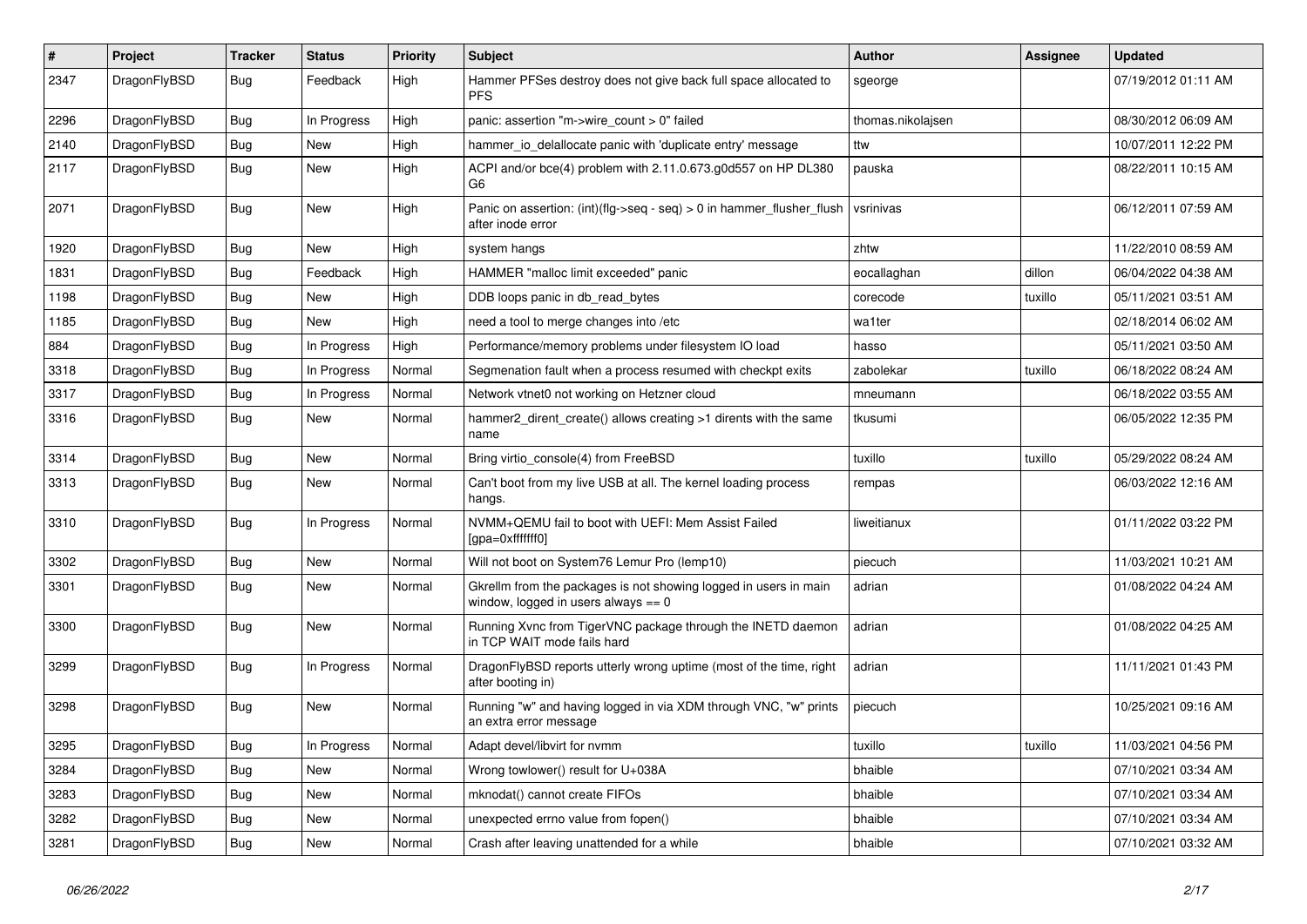| $\sharp$ | Project      | <b>Tracker</b> | <b>Status</b> | <b>Priority</b> | <b>Subject</b>                                                                                                     | Author            | Assignee | <b>Updated</b>      |
|----------|--------------|----------------|---------------|-----------------|--------------------------------------------------------------------------------------------------------------------|-------------------|----------|---------------------|
| 3280     | DragonFlyBSD | Bug            | <b>New</b>    | Normal          | KMS console and i915(4) not working in 6.0                                                                         | cmusser           |          | 07/10/2021 03:35 AM |
| 3278     | DragonFlyBSD | Bug            | <b>New</b>    | Normal          | Second screen image is distorted                                                                                   | arcade@b1t.name   |          | 07/10/2021 03:36 AM |
| 3269     | DragonFlyBSD | <b>Bug</b>     | In Progress   | Normal          | Is double-buffer'd buf still required by HAMMER2?                                                                  | tkusumi           |          | 05/12/2021 04:09 PM |
| 3252     | DragonFlyBSD | <b>Bug</b>     | New           | Normal          | tcsetattr/tcgetattr set errno incorrectly on non-TTY                                                               | tonyc             |          | 10/26/2020 09:34 PM |
| 3249     | DragonFlyBSD | Bug            | <b>New</b>    | Normal          | HAMMER2 fsync(2) not working properly                                                                              | tkusumi           |          | 09/21/2020 07:07 AM |
| 3247     | DragonFlyBSD | Bug            | <b>New</b>    | Normal          | Kernel panic doing nothing much                                                                                    | phma              |          | 09/12/2020 11:40 PM |
| 3246     | DragonFlyBSD | Bug            | New           | Normal          | HAMMER2 unable to handle ENOSPC properly                                                                           | tkusumi           |          | 09/04/2020 11:11 AM |
| 3245     | DragonFlyBSD | Bug            | <b>New</b>    | Normal          | panic: free: guard1x fail, i915 load from loader.conf                                                              | polachok          |          | 08/21/2020 10:36 AM |
| 3243     | DragonFlyBSD | <b>Bug</b>     | <b>New</b>    | Normal          | SMART status not reported properly for SSD disks                                                                   | daftaupe          |          | 09/09/2020 11:03 PM |
| 3239     | DragonFlyBSD | Bug            | New           | Normal          | unable to SIGKILL glitched emacs                                                                                   | piecuch           |          | 05/26/2020 03:30 AM |
| 3238     | DragonFlyBSD | Bug            | New           | Normal          | race conditions when printing from vkernel console                                                                 | piecuch           |          | 05/19/2020 02:50 PM |
| 3235     | DragonFlyBSD | Bug            | <b>New</b>    | Normal          | Kernel panic in devfs_vnops.c                                                                                      | mneumann          |          | 04/28/2020 07:00 AM |
| 3231     | DragonFlyBSD | <b>Bug</b>     | New           | Normal          | wifi drops on 5.8                                                                                                  | tse               |          | 04/06/2020 05:08 AM |
| 3226     | DragonFlyBSD | Bug            | New           | Normal          | Xorg freezes in vm: thread stuck in "objtrm1"                                                                      | peeter            |          | 04/08/2020 02:10 AM |
| 3225     | DragonFlyBSD | Bug            | <b>New</b>    | Normal          | nfsd freeze when using qemu                                                                                        | tse               |          | 03/17/2020 11:52 AM |
| 3224     | DragonFlyBSD | Bug            | New           | Normal          | Kernel panic when trying to ping6                                                                                  | zhtw              |          | 03/08/2020 08:55 AM |
| 3222     | DragonFlyBSD | Bug            | <b>New</b>    | Normal          | gcc - undefined reference to '_atomic_load' (missing libatomic?)                                                   | mneumann          |          | 02/08/2020 02:45 AM |
| 3219     | DragonFlyBSD | Bug            | <b>New</b>    | Normal          | x11/xorg port can not be build                                                                                     | <b>UlasSAYGIN</b> |          | 03/31/2020 08:57 AM |
| 3218     | DragonFlyBSD | Bug            | <b>New</b>    | Normal          | Kernel panics are not sent to comconsole when booted over EFI                                                      | mqudsi            |          | 12/02/2019 08:52 PM |
| 3217     | DragonFlyBSD | Bug            | <b>New</b>    | Normal          | rescue tools: make install fails if rescue folder doesn't exist                                                    | t dfbsd           |          | 11/27/2019 08:16 PM |
| 3215     | DragonFlyBSD | Bug            | <b>New</b>    | Normal          | Hang in tcdrain(3) after write(3)                                                                                  | noloader          |          | 11/25/2019 03:08 PM |
| 3209     | DragonFlyBSD | Bug            | New           | Normal          | svc has some minor bugs                                                                                            | arcade@b1t.name   |          | 10/24/2019 09:08 AM |
| 3208     | DragonFlyBSD | Bug            | <b>New</b>    | Normal          | Crash related to nfsd                                                                                              | tse               |          | 06/11/2020 05:52 AM |
| 3199     | DragonFlyBSD | <b>Bug</b>     | New           | Normal          | PFS label not found panic                                                                                          | tse               |          | 08/21/2019 03:51 AM |
| 3197     | DragonFlyBSD | Bug            | New           | Normal          | DragonFly upgrades                                                                                                 | tse               |          | 04/18/2020 04:18 PM |
| 3196     | DragonFlyBSD | Bug            | <b>New</b>    | Normal          | test issue after redmine upgrade (2)                                                                               | tuxillo           |          | 07/05/2019 04:33 AM |
| 3189     | DragonFlyBSD | Bug            | New           | Normal          | Allow DragonFly Mail Agent to accept an alternate config via<br>command line switch                                | iang              |          | 08/16/2021 12:42 AM |
| 3184     | DragonFlyBSD | <b>Bug</b>     | New           | Normal          | tsleep(9) return value when PCATCH specified                                                                       | tkusumi           |          | 04/03/2019 06:49 AM |
| 3170     | DragonFlyBSD | Bug            | New           | Normal          | repeatable nfsd crash                                                                                              | tse               |          | 06/11/2020 05:52 AM |
| 3165     | DragonFlyBSD | <b>Bug</b>     | <b>New</b>    | Normal          | Looping at boot time                                                                                               | gop               |          | 12/28/2018 01:04 PM |
| 3157     | DragonFlyBSD | <b>Bug</b>     | New           | Normal          | TP-Link UE300 not working in 5.2-RELEASE                                                                           | tuxillo           |          | 11/15/2018 02:08 PM |
| 3152     | DragonFlyBSD | <b>Bug</b>     | Feedback      | Normal          | Console's size in ttyv0 and single user mode is sticking to 80x25,<br>while ttyv1 can make use of the whole screen | overtime          |          | 02/24/2019 01:08 AM |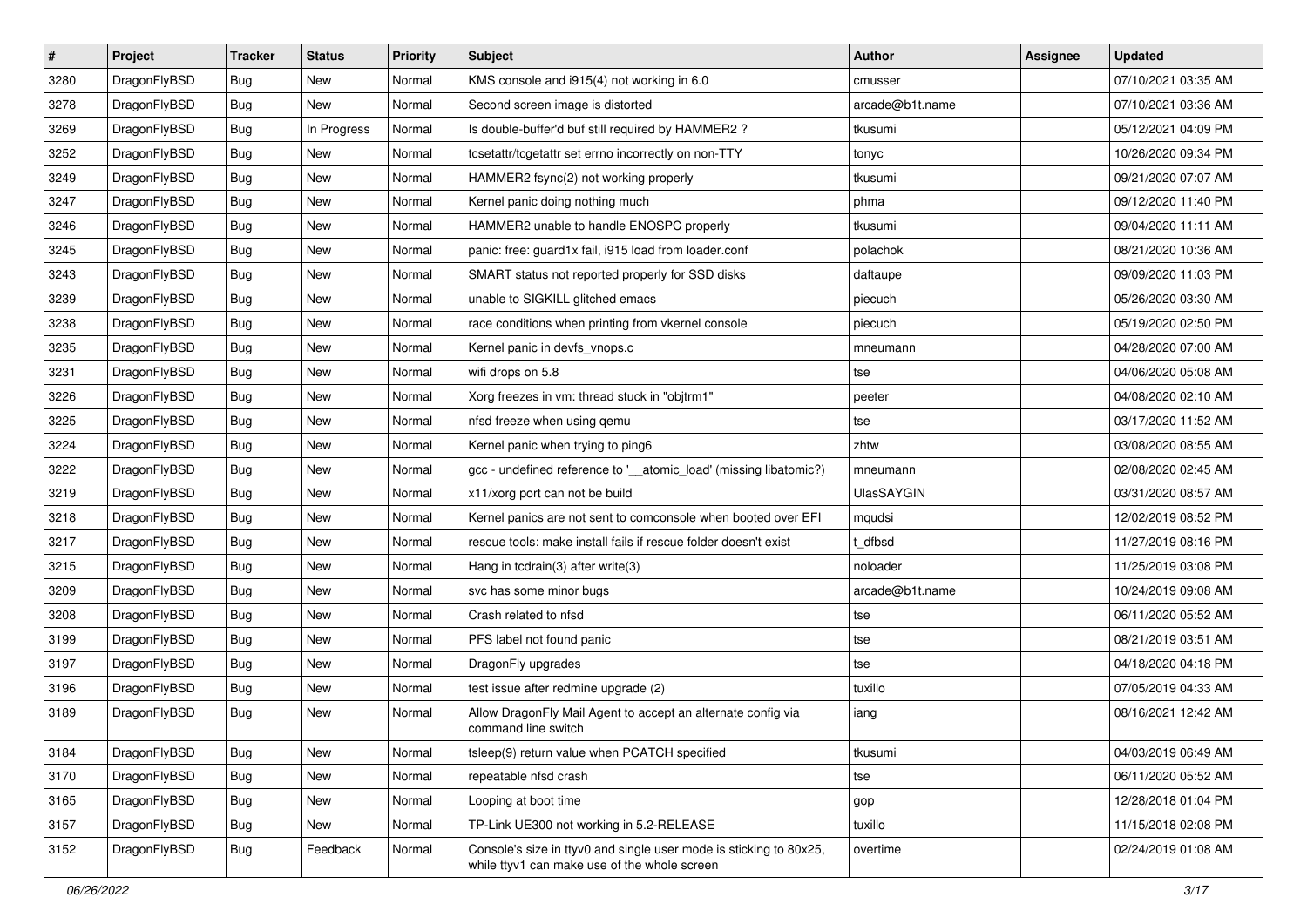| $\vert$ # | Project      | <b>Tracker</b> | <b>Status</b> | <b>Priority</b> | <b>Subject</b>                                                                                            | Author                 | Assignee | <b>Updated</b>      |
|-----------|--------------|----------------|---------------|-----------------|-----------------------------------------------------------------------------------------------------------|------------------------|----------|---------------------|
| 3143      | DragonFlyBSD | <b>Bug</b>     | <b>New</b>    | Normal          | assertion "0" failed in hammer2_inode_xop_chain_sync                                                      | cbin                   |          | 07/18/2018 12:50 PM |
| 3141      | DragonFlyBSD | <b>Bug</b>     | <b>New</b>    | Normal          | dhclient blocks boot process                                                                              | rowo                   |          | 12/16/2018 11:01 AM |
| 3139      | DragonFlyBSD | <b>Bug</b>     | <b>New</b>    | Normal          | USB Mouse Does Not Work in DragonflyBSD guest on VirtualBox                                               | chiguy1256             |          | 06/24/2018 10:14 PM |
| 3134      | DragonFlyBSD | Bug            | <b>New</b>    | Normal          | RFC 3021 (/31 networks) appear to be unsupported                                                          | jailbird               |          | 05/16/2018 11:03 PM |
| 3120      | DragonFlyBSD | <b>Bug</b>     | <b>New</b>    | Normal          | Intel AC 8260 firmware does not load                                                                      | Vintodrimmer           |          | 08/28/2018 03:30 AM |
| 3117      | DragonFlyBSD | <b>Bug</b>     | <b>New</b>    | Normal          | Problem with colours if "intel" video-driver used                                                         | dpostolov              |          | 01/07/2018 11:35 PM |
| 3116      | DragonFlyBSD | Bug            | <b>New</b>    | Normal          | da0 detects on very big volume if to _remove_usb install stick and<br>reboot on Intel NUC5PPYH            | dpostolov              |          | 01/07/2018 09:40 PM |
| 3110      | DragonFlyBSD | <b>Bug</b>     | <b>New</b>    | Normal          | crash with ipfw3 under load                                                                               | bnegre82               |          | 12/09/2017 06:22 AM |
| 3089      | DragonFlyBSD | Bug            | In Progress   | Normal          | vtnet(4) - disable TCP checksum offload by default                                                        | jlane                  | vadaszi  | 05/11/2021 04:14 AM |
| 3076      | DragonFlyBSD | <b>Bug</b>     | <b>New</b>    | Normal          | sys/dev/netif/ig hal/e1000 ich8lan.c:1594: sanity checking mixup?                                         | dcb                    |          | 10/11/2017 01:58 AM |
| 3052      | DragonFlyBSD | Bug            | <b>New</b>    | Normal          | panic DragonFly v4.8.1-RELEASE by mounting a malformed NTFS<br>image [64.000]                             | open.source@ribose.com |          | 08/14/2017 03:22 AM |
| 3051      | DragonFlyBSD | Bug            | <b>New</b>    | Normal          | panic DragonFly v4.8.1-RELEASE by mounting a malformed NTFS<br>image [12.000]                             | open.source@ribose.com |          | 08/14/2017 03:20 AM |
| 3049      | DragonFlyBSD | <b>Bug</b>     | <b>New</b>    | Normal          | panic DragonFly v4.8.1-RELEASE by mounting a malformed<br>msdosfs image [12.128]                          | open.source@ribose.com |          | 08/14/2017 02:53 AM |
| 3047      | DragonFlyBSD | <b>Bug</b>     | <b>New</b>    | Normal          | HAMMER critical write error                                                                               | samuel                 |          | 06/19/2019 09:50 AM |
| 3036      | DragonFlyBSD | <b>Bug</b>     | <b>New</b>    | Normal          | panic in icmp redirect start() ASSERT IN NETISR(0)                                                        | tautolog               |          | 05/11/2017 07:27 PM |
| 3035      | DragonFlyBSD | Bug            | <b>New</b>    | Normal          | panic: assertion "cpu >= 0 && cpu < ncpus" failed in netisr_cpuport<br>at /usr/src/sys/net/netisr2.h:87   | masu                   |          | 05/11/2017 01:24 AM |
| 3029      | DragonFlyBSD | <b>Bug</b>     | New           | Normal          | Running DflyBSD 4.8 on FreeBSD bhyve as a guest                                                           | iron                   |          | 05/13/2022 04:33 AM |
| 3028      | DragonFlyBSD | Bug            | In Progress   | Normal          | installer: confusion of set/get disk encryption passphrase dialogs                                        | liweitianux            | tuxillo  | 06/03/2022 05:13 PM |
| 3025      | DragonFlyBSD | <b>Bug</b>     | <b>New</b>    | Normal          | sys/dev/powermng/powernow/powernow.c:284: bad comparison ?                                                | dcb                    |          | 09/23/2017 07:45 AM |
| 3022      | DragonFlyBSD | Bug            | <b>New</b>    | Normal          | sys/dev/netif/ath/ath/if_ath.c:2142: strange bitmask?                                                     | dcb                    |          | 04/11/2017 11:49 AM |
| 3021      | DragonFlyBSD | Bug            | In Progress   | Normal          | sys/dev/drm/i915/i915_gem_stolen.c:115]: (error) Signed integer<br>overflow for expression '65535<<20'    | dcb                    |          | 04/11/2017 12:46 PM |
| 3018      | DragonFlyBSD | Bug            | New           | Normal          | sys/bus/u4b/wlan/if_run.c:5464]: (style) Redundant condition                                              | dcb                    |          | 04/11/2017 11:26 AM |
| 3011      | DragonFlyBSD | <b>Bug</b>     | In Progress   | Normal          | dragonfly/sys/dev/netif/re/re.c: suspicious code?                                                         | dcb                    |          | 07/29/2017 01:26 AM |
| 3006      | DragonFlyBSD | Bug            | New           | Normal          | boot0cfg: panic in kern udev.c in function udev dict set cstr when MichiGreat<br>installing in VirtualBox |                        |          | 04/01/2017 02:22 PM |
| 2994      | DragonFlyBSD | Bug            | <b>New</b>    | Normal          | Intermittent boot hangs after git: hammer - HAMMER Version 7                                              | davshao                |          | 03/30/2017 02:06 PM |
| 2972      | DragonFlyBSD | Bug            | New           | Normal          | ipfw3 "deny to me" does not work correctly                                                                | mneumann               |          | 12/27/2016 12:11 PM |
| 2970      | DragonFlyBSD | <b>Bug</b>     | New           | Normal          | kernel 4.7: "Is -I" causes panic on UDF filesystem: "bgetvp -<br>overlapping buffer"                      | peeter                 |          | 12/21/2016 02:46 AM |
| 2958      | DragonFlyBSD | <b>Bug</b>     | Feedback      | Normal          | Hammer FS dies during pruning after massive write load                                                    | neilb                  |          | 10/11/2016 04:20 AM |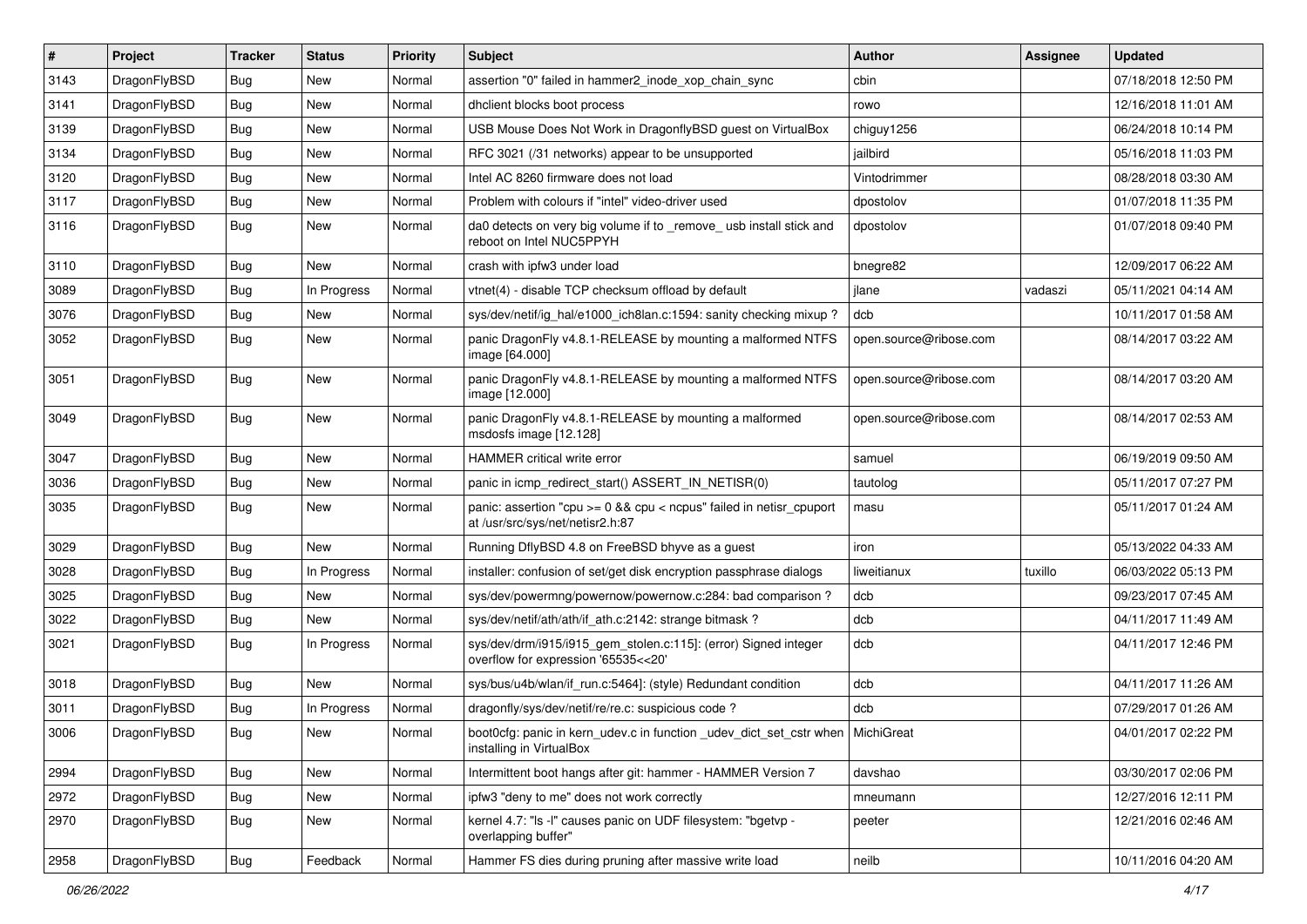| $\pmb{\#}$ | Project      | <b>Tracker</b> | <b>Status</b> | <b>Priority</b> | <b>Subject</b>                                                                                                                                           | <b>Author</b>    | Assignee | Updated             |
|------------|--------------|----------------|---------------|-----------------|----------------------------------------------------------------------------------------------------------------------------------------------------------|------------------|----------|---------------------|
| 2957       | DragonFlyBSD | Bug            | Feedback      | Normal          | swapoff -a followed by swapon -a doesn't give your swap back                                                                                             | neilb            |          | 10/09/2016 04:17 AM |
| 2936       | DragonFlyBSD | Bug            | New           | Normal          | loader.efi crashes while loading kernel                                                                                                                  | spaceille        |          | 08/20/2016 06:17 AM |
| 2924       | DragonFlyBSD | Bug            | New           | Normal          | cat -v fails to tag characters in extended table with M- prefix with<br>some locales                                                                     | sevan            |          | 07/11/2016 07:18 AM |
| 2917       | DragonFlyBSD | Bug            | New           | Normal          | da8: reading primary partition table: error accessing offset<br>000000000000 for 512                                                                     | liweitianux      |          | 05/11/2021 08:43 PM |
| 2898       | DragonFlyBSD | Bug            | <b>New</b>    | Normal          | <b>HAMMER</b> panic                                                                                                                                      | pavalos          |          | 11/03/2018 07:05 AM |
| 2892       | DragonFlyBSD | Bug            | <b>New</b>    | Normal          | swap pager:indefinite wait bufferf error                                                                                                                 | <b>Ihmwzy</b>    |          | 02/21/2016 10:32 PM |
| 2891       | DragonFlyBSD | Bug            | <b>New</b>    | Normal          | Kernel panic in IEEE802.11 related code                                                                                                                  | shamaz           |          | 05/29/2016 05:49 PM |
| 2890       | DragonFlyBSD | <b>Bug</b>     | <b>New</b>    | Normal          | not able to boot usb installer on Toshiba Chromebook 2                                                                                                   | johnnywhishbone  |          | 02/22/2016 03:42 AM |
| 2886       | DragonFlyBSD | Bug            | <b>New</b>    | Normal          | dragonfly mail agent: sending a testmail causes high system load                                                                                         | worf             |          | 02/05/2016 05:53 AM |
| 2881       | DragonFlyBSD | <b>Bug</b>     | <b>New</b>    | Normal          | Pulseaudio hangs/resets system when starting X11                                                                                                         | mneumann         |          | 01/09/2016 03:08 AM |
| 2874       | DragonFlyBSD | Bug            | New           | Normal          | make world DESTDIR=/emptydir fails                                                                                                                       | pascii           |          | 12/25/2015 07:04 AM |
| 2863       | DragonFlyBSD | <b>Bug</b>     | <b>New</b>    | Normal          | HAMMER synch tid is zero                                                                                                                                 | shamaz           |          | 12/12/2015 11:24 PM |
| 2857       | DragonFlyBSD | Bug            | <b>New</b>    | Normal          | hammer stalls via bitcoin-gt                                                                                                                             | tkusumi          |          | 11/30/2015 06:52 AM |
| 2852       | DragonFlyBSD | <b>Bug</b>     | <b>New</b>    | Normal          | Hammer File System - hangs on undo during system boot / mount -<br>will not recover on DragonFlyBSD newer than 3.6.0                                     | abale            |          | 05/11/2021 04:07 AM |
| 2840       | DragonFlyBSD | <b>Bug</b>     | <b>New</b>    | Normal          | wrong voltage is reported                                                                                                                                | yellowrabbit2010 |          | 09/11/2015 06:09 PM |
| 2835       | DragonFlyBSD | Bug            | <b>New</b>    | Normal          | /usr/include/c++/5.0/bits/c++locale.h likes<br>POSIX_C_SOURCE>=200809                                                                                    | davshao          |          | 11/18/2015 03:40 AM |
| 2822       | DragonFlyBSD | Bug            | <b>New</b>    | Normal          | USB 3.0 stick throws "reading primary partition table: error<br>accessing offset 000[] for 152" error, while the stick works on any<br>other OS I tested | revuwa           | profmakx | 06/29/2015 05:56 AM |
| 2820       | DragonFlyBSD | <b>Bug</b>     | <b>New</b>    | Normal          | TP-Link USB Wi-Fi adapter cannot be reattached to the system                                                                                             | shamaz           |          | 05/22/2015 09:45 PM |
| 2819       | DragonFlyBSD | Bug            | In Progress   | Normal          | Random micro system freezes after a week of uptime                                                                                                       | ftigeot          | dillon   | 08/16/2015 08:46 PM |
| 2816       | DragonFlyBSD | Bug            | <b>New</b>    | Normal          | A multitasking process being debugged can get stuck                                                                                                      | phma             |          | 05/19/2015 03:57 AM |
| 2812       | DragonFlyBSD | <b>Bug</b>     | <b>New</b>    | Normal          | Panic on Intel DE3815TYKHE                                                                                                                               | tmorp            |          | 05/14/2015 03:14 PM |
| 2809       | DragonFlyBSD | <b>Bug</b>     | <b>New</b>    | Normal          | hammer mirror-stream                                                                                                                                     | masu             |          | 04/10/2015 12:33 AM |
| 2808       | DragonFlyBSD | <b>Bug</b>     | <b>New</b>    | Normal          | X freeze by switching between X and VT - results in black screen                                                                                         | lukesky333       |          | 05/11/2021 03:55 AM |
| 2806       | DragonFlyBSD | <b>Bug</b>     | <b>New</b>    | Normal          | failed to configure a link-local address on ath0 (errno = 22)                                                                                            | Chingyuan        |          | 05/25/2021 01:00 AM |
| 2803       | DragonFlyBSD | Bug            | <b>New</b>    | Normal          | HAMMER: Warning: UNDO area too small!                                                                                                                    | ftigeot          |          | 03/11/2015 03:42 PM |
| 2802       | DragonFlyBSD | Bug            | <b>New</b>    | Normal          | USB Wifi urtwn0 crash from cd boot                                                                                                                       | opvalues         |          | 03/10/2015 01:07 AM |
| 2799       | DragonFlyBSD | Bug            | New           | Normal          | Fatal trap 12 caused by moused(8) -p/dev/cual0                                                                                                           | opvalues         |          | 03/04/2015 11:01 PM |
| 2788       | DragonFlyBSD | Bug            | <b>New</b>    | Normal          | ioctl GSLICEINFO: Not working for vnode slice                                                                                                            | mneumann         |          | 02/12/2015 07:49 AM |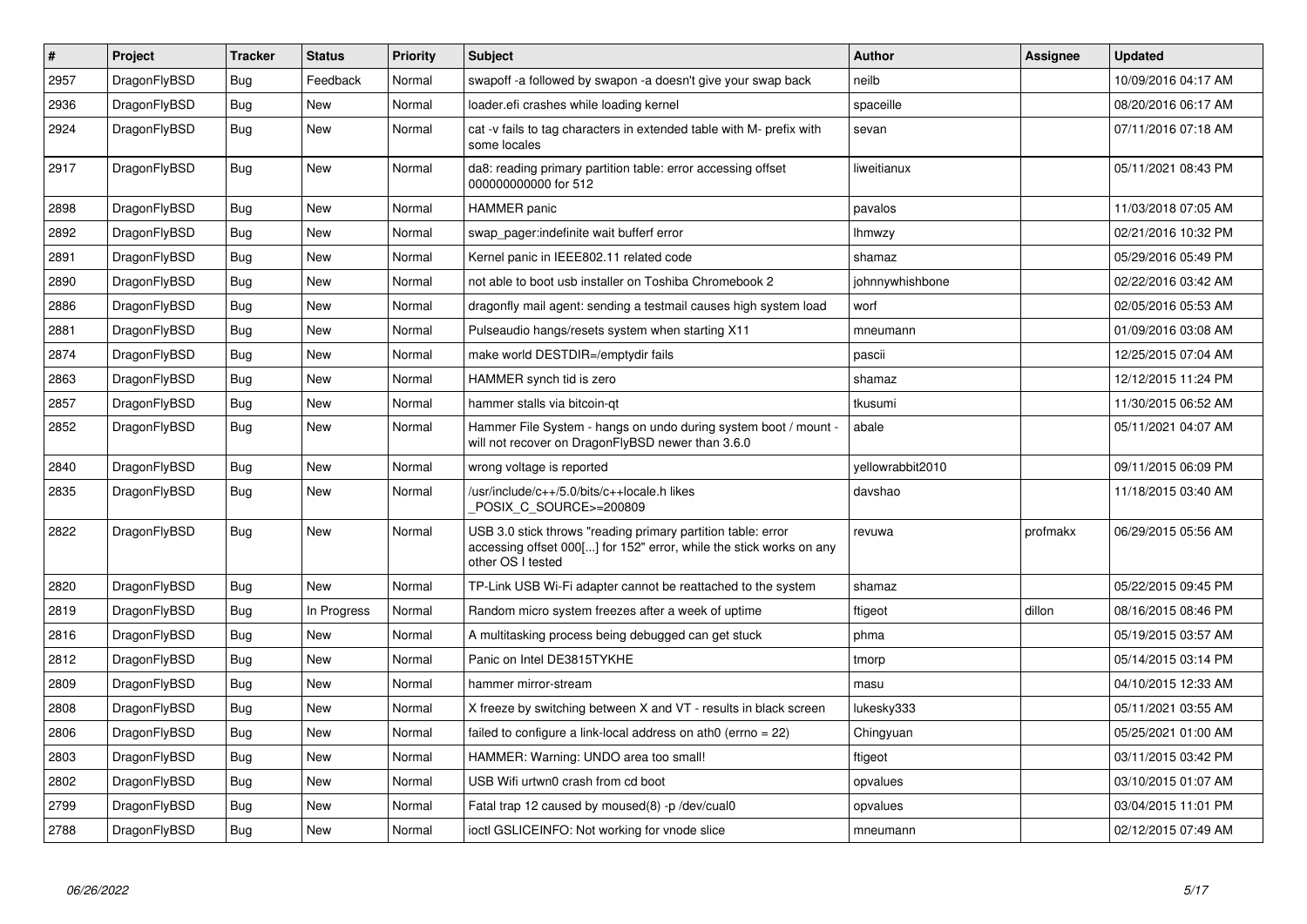| $\vert$ # | Project      | <b>Tracker</b> | <b>Status</b> | <b>Priority</b> | <b>Subject</b>                                                                                           | <b>Author</b>     | Assignee | <b>Updated</b>      |
|-----------|--------------|----------------|---------------|-----------------|----------------------------------------------------------------------------------------------------------|-------------------|----------|---------------------|
| 2746      | DragonFlyBSD | Bug            | <b>New</b>    | Normal          | some fraction of xterms started from the xmonad window manager<br>aet killed with SIGALRM                | isenmann          | profmakx | 12/28/2014 02:51 AM |
| 2738      | DragonFlyBSD | Bug            | <b>New</b>    | Normal          | Hammer: Strange behavior when trying to recover old version of<br>moved file                             | roland            |          | 11/20/2014 08:02 AM |
| 2731      | DragonFlyBSD | <b>Bug</b>     | In Progress   | Normal          | Screen full of random colors when starting Xorg with Intel Haswell<br>HD Graphics P4600                  | jkatzmaier        |          | 11/12/2014 04:08 PM |
| 2712      | DragonFlyBSD | Bug            | <b>New</b>    | Normal          | connect(2) returns EINVAL when retrying after ECONNREFUSED                                               | jorisgio          |          | 08/14/2014 05:31 PM |
| 2708      | DragonFlyBSD | <b>Bug</b>     | <b>New</b>    | Normal          | unable to send TCP nor UDP on age(4) interface                                                           | dermiste          |          | 05/11/2021 03:54 AM |
| 2688      | DragonFlyBSD | Bug            | New           | Normal          | 67613368bdda7 Fix wrong checks for U4B presence Asrock Z77M<br>difficulty detecting USB keyboard         | davshao           |          | 06/28/2014 07:08 PM |
| 2687      | DragonFlyBSD | <b>Bug</b>     | <b>New</b>    | Normal          | natacontrol software RAID in installer                                                                   | csmelosky         |          | 06/22/2014 12:03 PM |
| 2674      | DragonFlyBSD | Bug            | New           | Normal          | <b>GPT Support</b>                                                                                       | ftigeot           |          | 12/28/2015 02:54 PM |
| 2652      | DragonFlyBSD | <b>Bug</b>     | New           | Normal          | 189a0ff3761b47  ix: Implement MSI-X support locks up Lenovo<br>S10 Intel Atom n270                       | davshao           |          | 05/14/2014 01:55 AM |
| 2647      | DragonFlyBSD | Bug            | <b>New</b>    | Normal          | HAMMER panic on 3.6.0                                                                                    | tuxillo           |          | 05/11/2021 03:54 AM |
| 2645      | DragonFlyBSD | <b>Bug</b>     | <b>New</b>    | Normal          | panic with dsched fq and ioprio                                                                          | jyoung15          |          | 02/20/2014 07:29 AM |
| 2644      | DragonFlyBSD | Bug            | Feedback      | Normal          | 3.6.0-REL trap 9 on boot                                                                                 | memmerto          |          | 11/27/2021 08:08 AM |
| 2641      | DragonFlyBSD | Bug            | <b>New</b>    | Normal          | Panic when loading natapci as module                                                                     | tuxillo           |          | 05/11/2021 03:54 AM |
| 2630      | DragonFlyBSD | <b>Bug</b>     | <b>New</b>    | Normal          | Bring in latest iconv fixes from FreeBSD10 as well as csmapper<br>updates                                | tuxillo           |          | 05/11/2021 03:54 AM |
| 2629      | DragonFlyBSD | <b>Bug</b>     | <b>New</b>    | Normal          | Replace gcc44 with llvm34, clang34, and libc++                                                           | tuxillo           |          | 06/02/2014 02:30 PM |
| 2626      | DragonFlyBSD | <b>Bug</b>     | <b>New</b>    | Normal          | iwn driver drops with error: "firmware error 'iwn_intr: fatal firmware<br>error"                         | rodyaj            |          | 01/09/2014 05:50 AM |
| 2622      | DragonFlyBSD | Bug            | <b>New</b>    | Normal          | VAIO FIT15E fn keys support                                                                              | nonsolosoft       |          | 12/31/2013 01:31 AM |
| 2621      | DragonFlyBSD | <b>Bug</b>     | <b>New</b>    | Normal          | core dump using cdrom                                                                                    | nonsolosoft       |          | 12/27/2013 12:43 AM |
| 2620      | DragonFlyBSD | Bug            | <b>New</b>    | Normal          | moused problem                                                                                           | FilippoMo         |          | 12/20/2013 10:32 AM |
| 2619      | DragonFlyBSD | <b>Bug</b>     | <b>New</b>    | Normal          | DragonFly 3.6 can't be installed on a 6TB volume                                                         | ftigeot           |          | 02/23/2014 11:55 PM |
| 2618      | DragonFlyBSD | Bug            | New           | Normal          | mouse problem on RELEASE-3 6 0                                                                           | FilippoMo         |          | 12/20/2013 03:26 AM |
| 2617      | DragonFlyBSD | Bug            | Feedback      | Normal          | Possible issue with wireless mouse on 3.6 release                                                        | FilippoMo         |          | 01/14/2015 03:42 PM |
| 2611      | DragonFlyBSD | <b>Bug</b>     | New           | Normal          | Change in IP address results in network not working                                                      | phma              |          | 12/05/2013 07:55 PM |
| 2609      | DragonFlyBSD | Bug            | <b>New</b>    | Normal          | master: panic: assertion<br>"LWKT_TOKEN_HELD_ANY(vm_object_token(object))" failed in<br>swp_pager_lookup | thomas.nikolajsen |          | 11/28/2013 11:36 AM |
| 2604      | DragonFlyBSD | Bug            | <b>New</b>    | Normal          | dell laptop does not boot with LATEST                                                                    | isenmann          |          | 11/20/2013 02:07 AM |
| 2598      | DragonFlyBSD | Bug            | New           | Normal          | i386 via USB Booting                                                                                     | mbzadegan         |          | 10/21/2013 02:28 AM |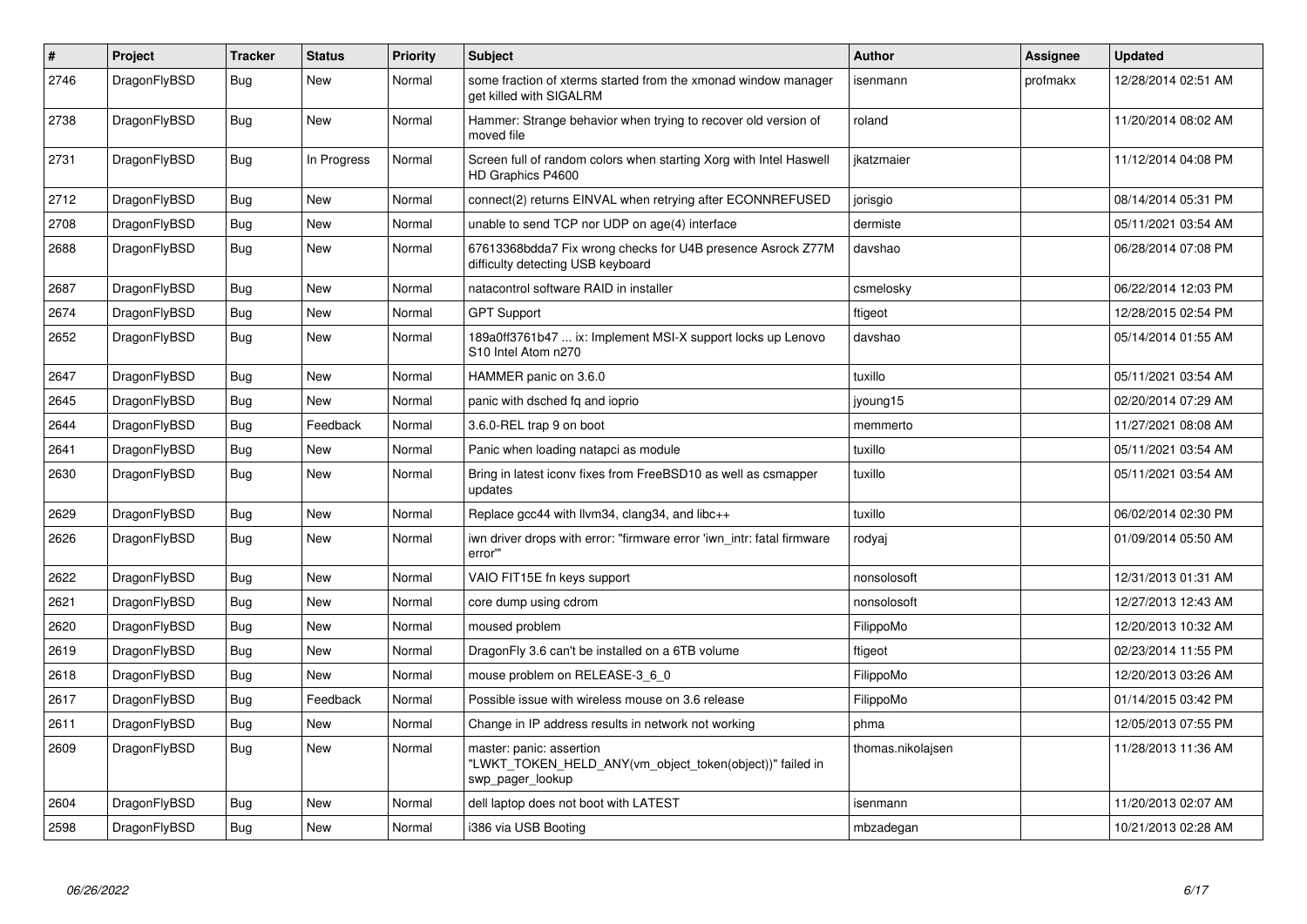| #    | Project      | <b>Tracker</b> | <b>Status</b> | <b>Priority</b> | <b>Subject</b>                                                                                                               | <b>Author</b>     | Assignee  | <b>Updated</b>      |
|------|--------------|----------------|---------------|-----------------|------------------------------------------------------------------------------------------------------------------------------|-------------------|-----------|---------------------|
| 2595 | DragonFlyBSD | Bug            | New           | Normal          | DragonFly 3.4.3 crashes on SUN Blade X6250 with Qlogic ISP 2432<br>FC card                                                   | Turvamies         |           | 10/07/2013 11:53 AM |
| 2587 | DragonFlyBSD | Bug            | <b>New</b>    | Normal          | SATA DVD writer not detected by DragonFly                                                                                    | srussell          |           | 09/04/2020 08:55 AM |
| 2586 | DragonFlyBSD | <b>Bug</b>     | New           | Normal          | pf: "modulate" state seems problematic                                                                                       | srussell          |           | 09/25/2013 07:36 PM |
| 2585 | DragonFlyBSD | Bug            | New           | Normal          | Dfly 3.4.3 on ESXi 5.1, HP Smart Array P410 passthrough<br>recognised, but not functioning                                   | yggdrasil         | swildner  | 05/09/2022 08:14 AM |
| 2577 | DragonFlyBSD | Bug            | New           | Normal          | virtio-blk iops performance is cpu limited on high end devices                                                               | gjs278            | vsrinivas | 08/01/2013 02:28 PM |
| 2569 | DragonFlyBSD | <b>Bug</b>     | New           | Normal          | ctime NFS                                                                                                                    | ferney            |           | 08/11/2013 04:35 AM |
| 2568 | DragonFlyBSD | <b>Bug</b>     | <b>New</b>    | Normal          | <b>AHCI</b> panic                                                                                                            | josepht           |           | 06/07/2013 05:52 PM |
| 2565 | DragonFlyBSD | Bug            | New           | Normal          | "ifconfig ix0 up" panic                                                                                                      | ltpig402a         |           | 06/03/2013 05:46 AM |
| 2557 | DragonFlyBSD | <b>Bug</b>     | <b>New</b>    | Normal          | stock 3.4.1 kernel halts during booting if dm and dm_target_crypt<br>are loaded and RAID controller is present               | phma              |           | 05/12/2013 10:38 PM |
| 2556 | DragonFlyBSD | Bug            | Feedback      | Normal          | DragonFly v3.5.0.81.gd3479 - Process signal weirdness                                                                        | tuxillo           |           | 12/17/2013 03:48 PM |
| 2549 | DragonFlyBSD | <b>Bug</b>     | In Progress   | Normal          | netgraph7: Kernel page fault.                                                                                                | russiane39        | nant      | 05/10/2013 11:20 PM |
| 2544 | DragonFlyBSD | Bug            | New           | Normal          | live DVD system boot (menu option 1) caused db> prompt on<br>PE1950                                                          | estrabd           |           | 05/11/2021 03:54 AM |
| 2535 | DragonFlyBSD | Bug            | <b>New</b>    | Normal          | Imap processes apparentlt blocked on disk I/O                                                                                | ftigeot           |           | 04/02/2013 09:31 AM |
| 2531 | DragonFlyBSD | Bug            | New           | Normal          | camcontrol fails to disable APM                                                                                              | m.lombardi85      |           | 03/23/2013 12:28 PM |
| 2526 | DragonFlyBSD | <b>Bug</b>     | New           | Normal          | hammer cleanup doesn't run on first day of DST                                                                               | pavalos           |           | 10/18/2016 05:28 PM |
| 2520 | DragonFlyBSD | <b>Bug</b>     | New           | Normal          | panic: assertion "IS_SERIALIZED((ifp->if_serializer))" failed in<br>if_default_serialize_assert at /usr/src/sys/net/if.c:437 | ano               |           | 03/09/2013 12:14 AM |
| 2509 | DragonFlyBSD | Bug            | New           | Normal          | Redefinition of DIRBLKSIZ in restore(8)                                                                                      | swildner          |           | 06/04/2022 04:40 AM |
| 2498 | DragonFlyBSD | <b>Bug</b>     | New           | Normal          | DFBSD v3.2.2-RELEASE - LIST_FIRST(&bp->b_dep) == NULL"<br>failed in vfs_vmio_release                                         | tuxillo           |           | 05/31/2022 04:09 PM |
| 2496 | DragonFlyBSD | Bug            | <b>New</b>    | Normal          | NTFS malloc limit exceeded                                                                                                   | plasmob           | tuxillo   | 02/19/2013 08:47 AM |
| 2493 | DragonFlyBSD | Bug            | New           | Normal          | vidcontrol: invalid video mode name                                                                                          | Svarov            |           | 01/24/2013 09:55 AM |
| 2490 | DragonFlyBSD | <b>Bug</b>     | <b>New</b>    | Normal          | nmalloc should color addresses to avoid cache bank conflictsw                                                                | vsrinivas         |           | 06/10/2014 05:51 AM |
| 2489 | DragonFlyBSD | <b>Bug</b>     | New           | Normal          | nmalloc doesn't cache VA for allocations > 8KB                                                                               | vsrinivas         |           | 06/10/2014 05:51 AM |
| 2473 | DragonFlyBSD | Bug            | New           | Normal          | Kernel crash when trying to up the wpi0 device (Dfly<br>v3.3.0.758.g47388-DEVELOPMENT)                                       | tomaz             |           | 02/24/2014 08:50 AM |
| 2459 | DragonFlyBSD | <b>Bug</b>     | Feedback      | Normal          | apic problems with HP Probook 4510s                                                                                          | thowe             |           | 11/27/2021 08:22 AM |
| 2453 | DragonFlyBSD | <b>Bug</b>     | New           | Normal          | panic: assertion "gd->gd_spinlocks == 0" failed                                                                              | Johannes.Hofmann  |           | 11/12/2012 12:54 PM |
| 2444 | DragonFlyBSD | Bug            | <b>New</b>    | Normal          | Crash during Hammer overnight cleanup                                                                                        | justin            |           | 11/04/2012 07:58 AM |
| 2436 | DragonFlyBSD | <b>Bug</b>     | New           | Normal          | panic: assertion "lp->lwp_qcpu == dd->cpuid" failed in<br>dfly_acquire_curproc                                               | thomas.nikolajsen |           | 01/23/2013 11:07 AM |
| 2434 | DragonFlyBSD | <b>Bug</b>     | New           | Normal          | BTX Halted - Boot fails on USB/GUI                                                                                           | lucmv             |           | 10/17/2012 08:12 PM |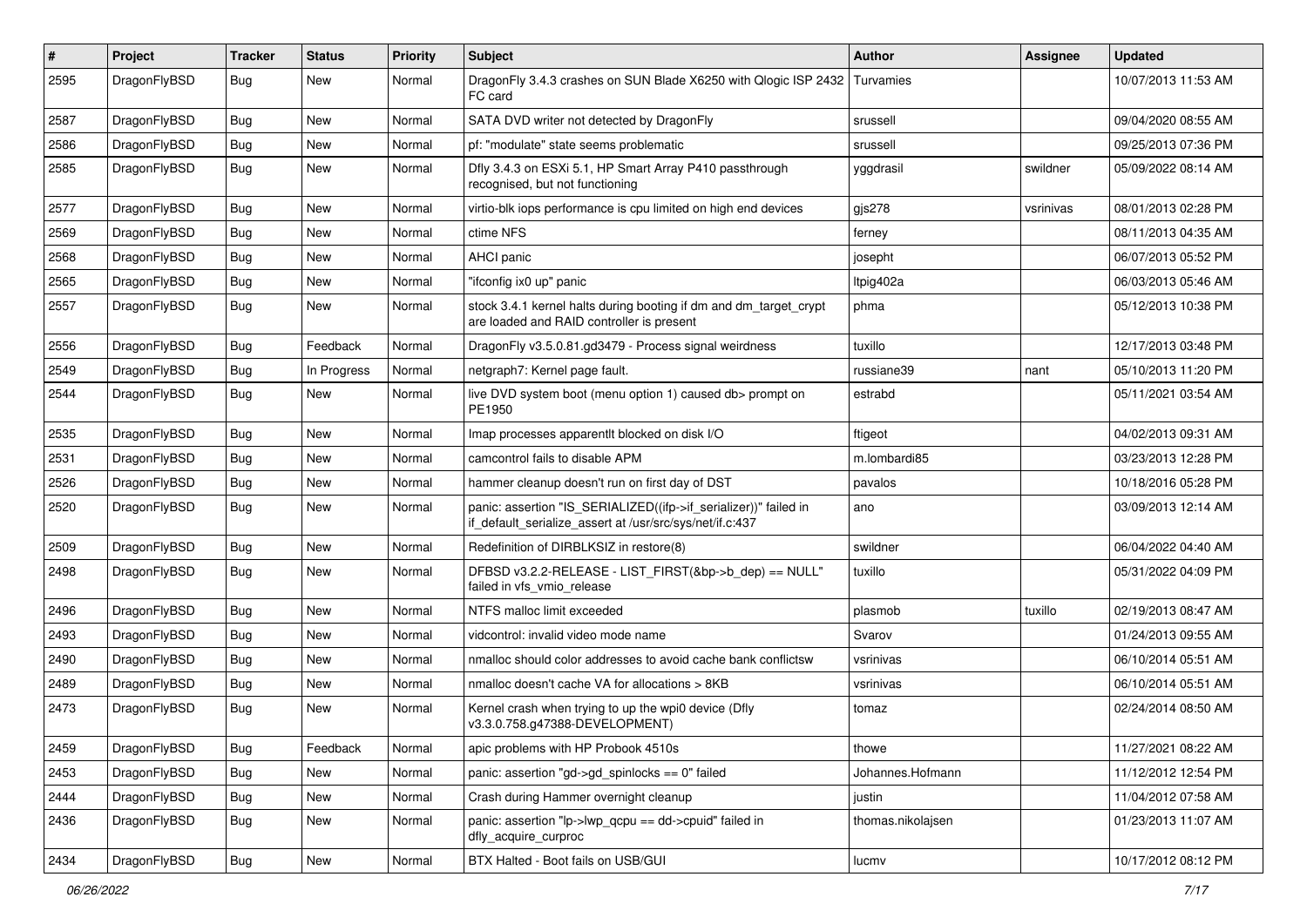| $\pmb{\#}$ | Project      | <b>Tracker</b> | <b>Status</b> | <b>Priority</b> | <b>Subject</b>                                                                               | <b>Author</b> | <b>Assignee</b> | <b>Updated</b>      |
|------------|--------------|----------------|---------------|-----------------|----------------------------------------------------------------------------------------------|---------------|-----------------|---------------------|
| 2430       | DragonFlyBSD | Bug            | <b>New</b>    | Normal          | Alternate Password Hash method                                                               | robin.carey1  |                 | 10/07/2012 06:28 AM |
| 2416       | DragonFlyBSD | Bug            | <b>New</b>    | Normal          | ' entry can be removed on mounted nfs filesystem                                             | ftigeot       | tuxillo         | 06/03/2014 04:40 AM |
| 2414       | DragonFlyBSD | <b>Bug</b>     | In Progress   | Normal          | Lenovo S10 acpi freeze (not new)                                                             | davshao       |                 | 05/11/2021 04:13 AM |
| 2412       | DragonFlyBSD | Bug            | <b>New</b>    | Normal          | wlan0 fails to get address via dhclient                                                      | nonsolosoft   |                 | 08/30/2012 05:55 AM |
| 2391       | DragonFlyBSD | <b>Bug</b>     | In Progress   | Normal          | System lock with ahci and acpi enabled on ATI RS690 chipset with<br>SMB600 sata controller   | jorisgio      | vadaszi         | 06/03/2015 03:51 PM |
| 2389       | DragonFlyBSD | Bug            | New           | Normal          | computer crashed while listing processes                                                     | phma          |                 | 06/18/2012 02:49 PM |
| 2387       | DragonFlyBSD | <b>Bug</b>     | New           | Normal          | hammer ignores -t during dedup                                                               | phma          |                 | 06/17/2012 12:30 PM |
| 2371       | DragonFlyBSD | Bug            | <b>New</b>    | Normal          | Timezone problem with America/Sao_Paulo                                                      | raitech       |                 | 05/17/2012 01:42 PM |
| 2370       | DragonFlyBSD | Bug            | <b>New</b>    | Normal          | panic: ffs_valloc: dup alloc                                                                 | marino        | vsrinivas       | 02/01/2013 09:28 AM |
| 2369       | DragonFlyBSD | <b>Bug</b>     | New           | Normal          | panic: Bad link elm 0xffffffe07edf6068 next->prev != elm                                     | jaydg         |                 | 08/15/2012 03:04 AM |
| 2360       | DragonFlyBSD | Bug            | In Progress   | Normal          | Wishlist: virtio driver import                                                               | vsrinivas     |                 | 06/04/2022 04:16 AM |
| 2358       | DragonFlyBSD | Bug            | In Progress   | Normal          | DFBSD v3.0.2.32.g928ca - panic: hammer: insufficient undo FIFO<br>space!                     | tuxillo       | tuxillo         | 05/10/2021 02:50 AM |
| 2353       | DragonFlyBSD | <b>Bug</b>     | In Progress   | Normal          | panic: assertion "gd->gd_spinlocks_wr == 0" failed in<br>bsd4 schedulerclock                 | jaydg         | alexh           | 11/28/2012 01:57 AM |
| 2351       | DragonFlyBSD | Bug            | In Progress   | Normal          | DFBSD v3.1.0.579.g44ccf - Stuck during startup, random freezes                               | tuxillo       |                 | 04/24/2012 08:21 AM |
| 2345       | DragonFlyBSD | <b>Bug</b>     | In Progress   | Normal          | DFBSD v3.1.0.457.gd679f - NFS panic on diskless station                                      | tuxillo       |                 | 04/07/2012 05:22 PM |
| 2331       | DragonFlyBSD | Bug            | New           | Normal          | reading mouse mode from unopen file descriptor hangs mouse<br>driver                         | phma          |                 | 03/14/2012 09:43 AM |
| 2329       | DragonFlyBSD | Bug            | <b>New</b>    | Normal          | ibm x3550 & acpi                                                                             | ano           |                 | 06/03/2014 11:37 AM |
| 2324       | DragonFlyBSD | <b>Bug</b>     | New           | Normal          | natacotrol support > 2TB not working even after the ftigeot patch                            | zenny         |                 | 03/03/2012 01:00 AM |
| 2319       | DragonFlyBSD | <b>Bug</b>     | <b>New</b>    | Normal          | crypt/passwd forward compat                                                                  | c.turner1     |                 | 02/28/2012 12:39 PM |
| 2316       | DragonFlyBSD | Bug            | New           | Normal          | Ungraceful invalid password handling for adding a new user in the<br>installer               | rune          |                 | 04/27/2012 11:23 PM |
| 2311       | DragonFlyBSD | <b>Bug</b>     | <b>New</b>    | Normal          | Xorg crash having something to do with drm                                                   | phma          |                 | 02/22/2012 09:59 AM |
| 2308       | DragonFlyBSD | <b>Bug</b>     | <b>New</b>    | Normal          | System freeze when unloading snd_hda                                                         | jaydg         |                 | 02/19/2012 07:15 AM |
| 2306       | DragonFlyBSD | Bug            | New           | Normal          | a crash starts the kernel debugger in text mode, but just reboots in $X \mid p$ hma          |               |                 | 02/11/2012 08:02 PM |
| 2297       | DragonFlyBSD | <b>Bug</b>     | New           | Normal          | strange NFS (client) error messages / problems                                               | Anonymous     |                 | 02/19/2012 02:59 PM |
| 2292       | DragonFlyBSD | Bug            | New           | Normal          | re interface with jumbo frames (mtu larger than 1500) hangs after<br>some traffic            | Anonymous     |                 | 01/31/2012 12:11 AM |
| 2288       | DragonFlyBSD | <b>Bug</b>     | Feedback      | Normal          | Random IO performance loss introduced since January 1st                                      | lentferj      |                 | 01/23/2013 04:21 PM |
| 2287       | DragonFlyBSD | <b>Bug</b>     | New           | Normal          | HAMMER(ROOT) Illegal UNDO TAIL signature at<br>300000001967c000                              | y0n3t4n1      |                 | 11/07/2018 01:22 AM |
| 2283       | DragonFlyBSD | <b>Bug</b>     | New           | Normal          | DFBSD DragonFly v2.13.0.957.g4f459 - pmap_release: page<br>should already be gone 0xc27120bc | tuxillo       |                 | 01/23/2012 03:03 AM |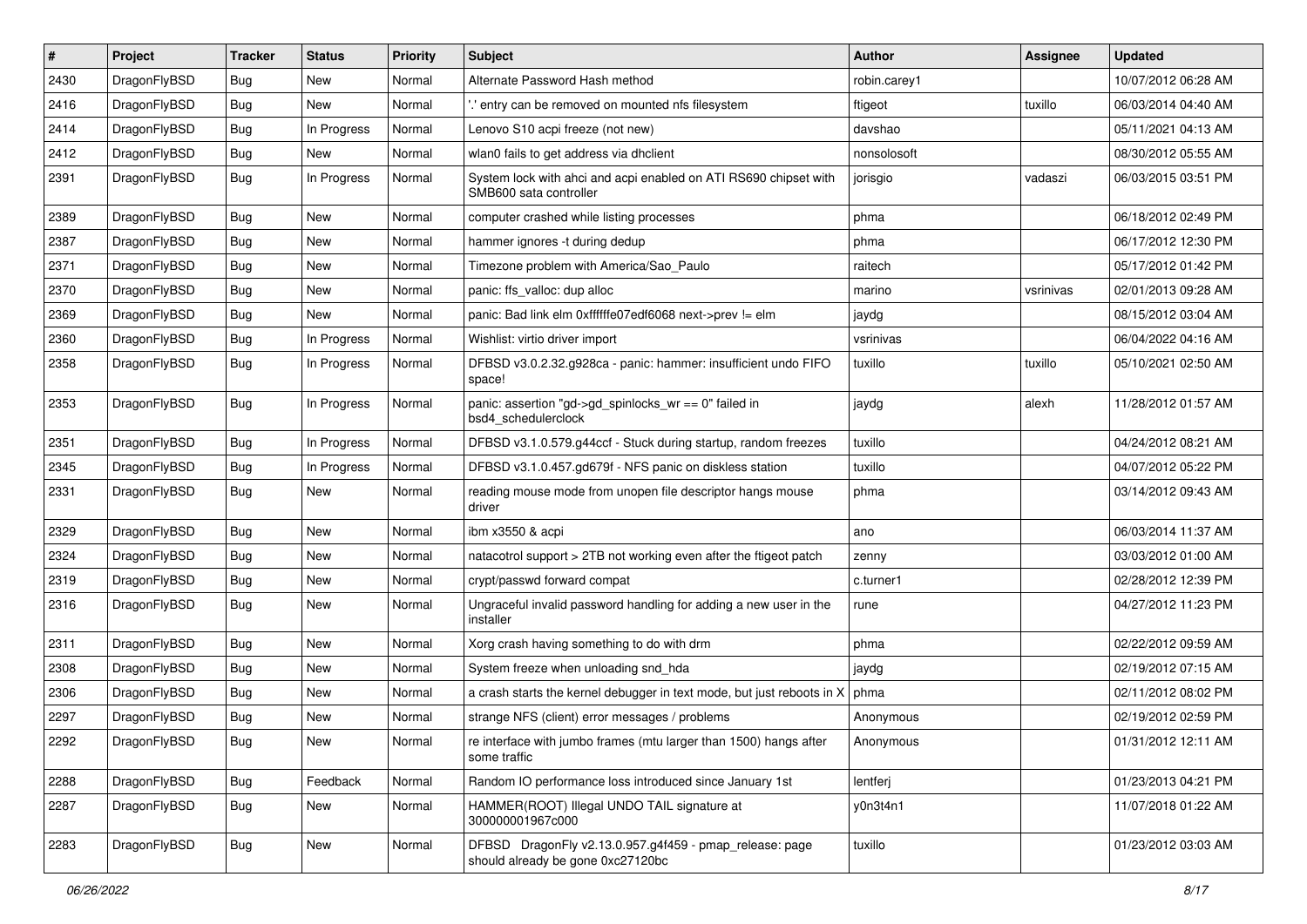| $\sharp$ | Project      | <b>Tracker</b> | <b>Status</b> | <b>Priority</b> | <b>Subject</b>                                                                                             | <b>Author</b> | <b>Assignee</b> | <b>Updated</b>      |
|----------|--------------|----------------|---------------|-----------------|------------------------------------------------------------------------------------------------------------|---------------|-----------------|---------------------|
| 2282     | DragonFlyBSD | <b>Bug</b>     | In Progress   | Normal          | gdb segfaults with certain corefiles                                                                       | tuxillo       |                 | 01/18/2012 04:40 PM |
| 2265     | DragonFlyBSD | <b>Bug</b>     | <b>New</b>    | Normal          | mbsrtowcs does not properly handle invalid mbstate_t in ps                                                 | c.turner1     | swildner        | 01/10/2012 07:56 PM |
| 2254     | DragonFlyBSD | <b>Bug</b>     | New           | Normal          | panic: assertion "ref < &td->td_toks_end" failed in lwkt_gettoken at<br>/usr/src/sys/kern/lwkt_token.c:588 | eocallaghan   |                 | 12/05/2011 10:21 PM |
| 2250     | DragonFlyBSD | <b>Bug</b>     | <b>New</b>    | Normal          | Kernel panic                                                                                               | adamk         |                 | 11/23/2018 01:10 AM |
| 2248     | DragonFlyBSD | <b>Bug</b>     | New           | Normal          | sysctl panic                                                                                               | pavalos       |                 | 11/23/2011 06:23 PM |
| 2245     | DragonFlyBSD | <b>Bug</b>     | <b>New</b>    | Normal          | panic: assertion "ref < &td->td_toks_end" failed in lwkt_gettoken at<br>/usr/src/sys/kern/lwkt_token.c:588 | juanfra684    |                 | 11/22/2011 07:41 PM |
| 2224     | DragonFlyBSD | <b>Bug</b>     | New           | Normal          | v2.13.0.291.gaa7ec - Panic on fq while installing world                                                    | tuxillo       |                 | 11/18/2011 01:40 AM |
| 2210     | DragonFlyBSD | <b>Bug</b>     | <b>New</b>    | Normal          | Bugtracker cannot assign default project for new users                                                     | ahuete.devel  |                 | 11/17/2011 11:30 AM |
| 2199     | DragonFlyBSD | <b>Bug</b>     | New           | Normal          | screen segfaults if utmpx isn't present                                                                    | pavalos       |                 | 11/15/2011 10:52 PM |
| 2182     | DragonFlyBSD | <b>Bug</b>     | New           | Normal          | if_msk PHY FIFO underrun/overflow                                                                          | nonsolosoft   |                 | 09/03/2012 06:39 AM |
| 2171     | DragonFlyBSD | <b>Bug</b>     | New           | Normal          | DFBSD v2.13.0.151.gdc8442 - panic: assertion "(*ptep &<br>$(PG_MANAGED PG_V)) == PG_V"$                    | tuxillo       |                 | 11/04/2011 05:06 PM |
| 2167     | DragonFlyBSD | <b>Bug</b>     | New           | Normal          | shutdown/reboot fails after uptime msg                                                                     | marino        |                 | 11/28/2011 03:01 AM |
| 2166     | DragonFlyBSD | <b>Bug</b>     | New           | Normal          | DFBSD v2.13.0.109.g05b9d - Strange lockups                                                                 | tuxillo       |                 | 10/29/2011 11:20 AM |
| 2164     | DragonFlyBSD | <b>Bug</b>     | New           | Normal          | panic on reboot from usb.                                                                                  | eocallaghan   |                 | 10/27/2011 09:29 AM |
| 2161     | DragonFlyBSD | <b>Bug</b>     | New           | Normal          | Outdated xorg.conf file gets installed into etc and screws up mouse                                        | eocallaghan   |                 | 10/27/2011 01:51 PM |
| 2158     | DragonFlyBSD | <b>Bug</b>     | New           | Normal          | iwn panics with assertion on boot.                                                                         | eocallaghan   |                 | 10/24/2011 04:13 PM |
| 2154     | DragonFlyBSD | <b>Bug</b>     | New           | Normal          | vkernel copyout() doesn't return EFAULT on error                                                           | vsrinivas     |                 | 10/20/2011 03:53 AM |
| 2153     | DragonFlyBSD | Bug            | New           | Normal          | Too many unuseful warnings at boot                                                                         | juanfra684    |                 | 10/18/2011 10:16 PM |
| 2138     | DragonFlyBSD | <b>Bug</b>     | New           | Normal          | > 100% CPU usage                                                                                           | robin.carey1  |                 | 09/26/2011 12:20 PM |
| 2136     | DragonFlyBSD | Bug            | <b>New</b>    | Normal          | socketpair() doesn't free file descriptors on copyout failure                                              | vsrinivas     |                 | 04/05/2013 09:13 AM |
| 2129     | DragonFlyBSD | Bug            | New           | Normal          | DFBSD v2.11.0.661.gf9438 i386 - panic: lockmgr thrd_sleep                                                  | tuxillo       |                 | 09/05/2011 09:49 AM |
| 2125     | DragonFlyBSD | Bug            | New           | Normal          | Weird garbage in dmesg                                                                                     | herrgard      |                 | 08/30/2011 08:04 PM |
| 2124     | DragonFlyBSD | Bug            | New           | Normal          | getty repeating too quickly on port /dev/ttyv0                                                             | sgeorge.ml    |                 | 09/01/2011 04:28 AM |
| 2123     | DragonFlyBSD | Bug            | <b>New</b>    | Normal          | hammer is losing files                                                                                     | schmir        |                 | 08/30/2011 07:56 PM |
| 2115     | DragonFlyBSD | Bug            | New           | Normal          | [msk] system freeze after receive some paquet                                                              | bsdsx         |                 | 08/22/2011 10:22 AM |
| 2113     | DragonFlyBSD | Bug            | New           | Normal          | nmalloc threaded program fork leak                                                                         | vsrinivas     | vsrinivas       | 08/11/2011 07:25 PM |
| 2107     | DragonFlyBSD | <b>Bug</b>     | New           | Normal          | 2.10.1 sata dvd drive issue                                                                                | ausppc        |                 | 07/31/2011 08:41 PM |
| 2104     | DragonFlyBSD | <b>Bug</b>     | New           | Normal          | network configuration seg. fault on install CD                                                             | navratil      |                 | 07/26/2011 07:55 AM |
| 2100     | DragonFlyBSD | Bug            | Feedback      | Normal          | devfs related panic                                                                                        | sepherosa     | alexh           | 07/10/2011 02:29 PM |
| 2099     | DragonFlyBSD | <b>Bug</b>     | New           | Normal          | page fault panic in vm system                                                                              | pavalos       |                 | 07/10/2011 08:51 AM |
| 2094     | DragonFlyBSD | <b>Bug</b>     | New           | Normal          | Segfault when gdb printing backtrace from core dump                                                        | greenrd       |                 | 06/25/2011 04:14 PM |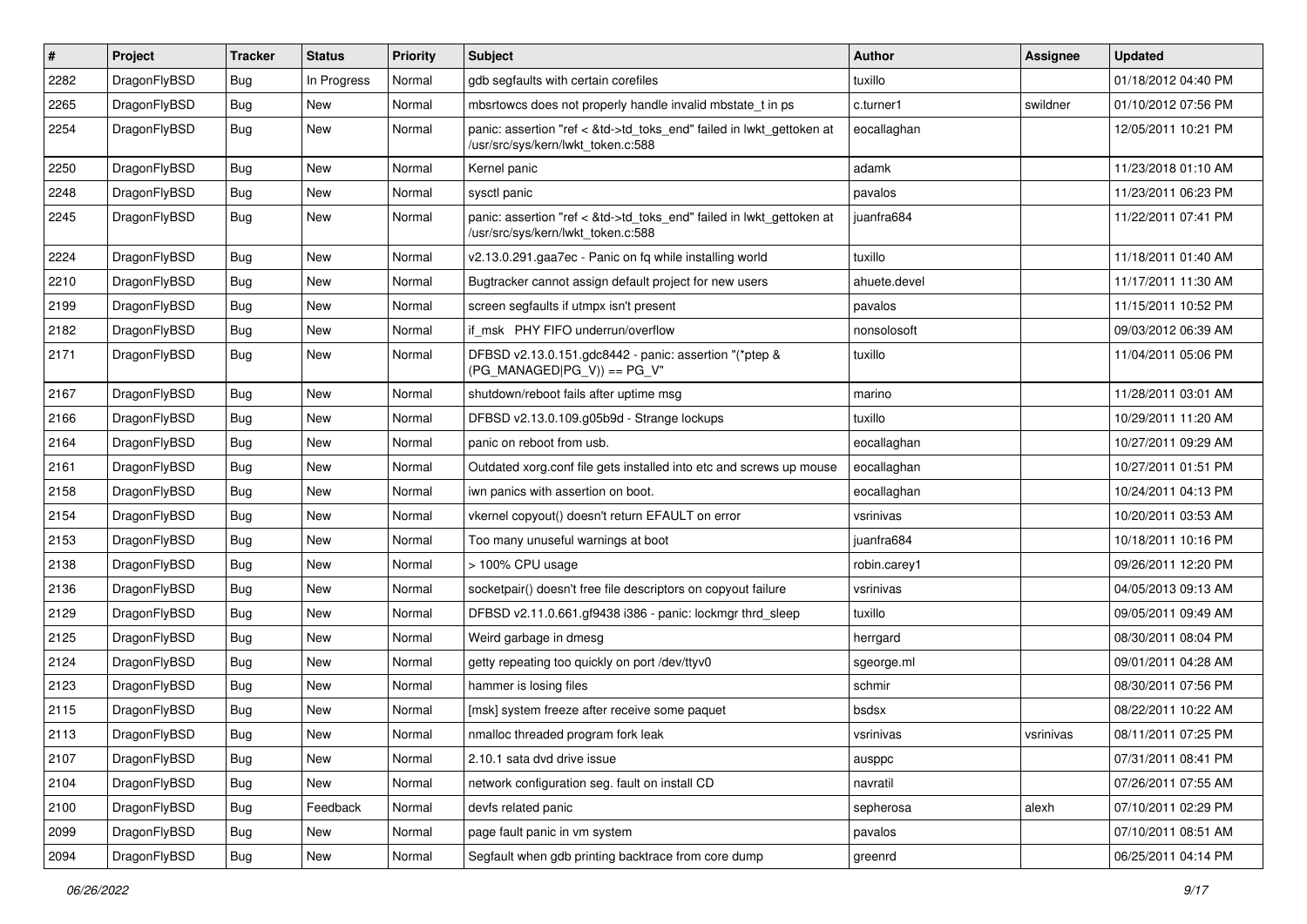| $\sharp$ | Project      | <b>Tracker</b> | <b>Status</b> | <b>Priority</b> | <b>Subject</b>                                                                 | <b>Author</b>     | Assignee | <b>Updated</b>      |
|----------|--------------|----------------|---------------|-----------------|--------------------------------------------------------------------------------|-------------------|----------|---------------------|
| 2092     | DragonFlyBSD | Bug            | New           | Normal          | Panic: Bad link elm 0x next->prev != elm                                       | masterblaster     | dillon   | 12/04/2011 12:49 PM |
| 2090     | DragonFlyBSD | Bug            | Feedback      | Normal          | snd_hda does not support headphone automute                                    | justin            |          | 03/29/2012 08:03 PM |
| 2085     | DragonFlyBSD | <b>Bug</b>     | New           | Normal          | panic: assertion: (m->flags & PG_MAPPED) == 0 in<br>vm page free tog           | vsrinivas         |          | 06/10/2011 07:48 AM |
| 2084     | DragonFlyBSD | Bug            | <b>New</b>    | Normal          | DFBSD v2.11.0.242.g4d317 - panic: zone: entry not free                         | tuxillo           |          | 07/03/2012 01:23 AM |
| 2082     | DragonFlyBSD | Bug            | New           | Normal          | dfbsd 2.10.1 amd64 - mc port build error with 'bmake bin-install'              | sun-doctor        |          | 05/25/2011 07:18 PM |
| 2081     | DragonFlyBSD | Bug            | Feedback      | Normal          | Panic on device "detach" / "failure"                                           | vsrinivas         |          | 02/29/2012 07:11 AM |
| 2080     | DragonFlyBSD | Bug            | New           | Normal          | panic: lockmgr thrd_sleep: called from interrupt, ipi, or hard code<br>section | rumcic            |          | 05/30/2011 05:06 PM |
| 2078     | DragonFlyBSD | <b>Bug</b>     | New           | Normal          | DFBSD i386 v2.11.0.201.g3ed2f - Panic during installworld into a<br>vn0 device | tuxillo           |          | 05/19/2011 07:50 PM |
| 2077     | DragonFlyBSD | Bug            | <b>New</b>    | Normal          | USB devices conflicting                                                        | srussell          |          | 05/17/2011 05:12 PM |
| 2075     | DragonFlyBSD | Bug            | <b>New</b>    | Normal          | pflogd on x86_64                                                               | fanch             |          | 05/16/2011 04:04 PM |
| 2072     | DragonFlyBSD | Bug            | New           | Normal          | Fatal trap 12: stopped at lwkt send ipig3                                      | rumcic            |          | 05/17/2011 04:12 AM |
| 2067     | DragonFlyBSD | Bug            | New           | Normal          | sound/pcm: "play interrupt timeout, channel dead"                              | matthiasr         |          | 05/11/2021 03:55 AM |
| 2061     | DragonFlyBSD | Bug            | New           | Normal          | USB keyboard boot panic                                                        | sjg               |          | 05/04/2012 12:20 AM |
| 2055     | DragonFlyBSD | Bug            | <b>New</b>    | Normal          | $ssh + IPV6 + bridge \Rightarrow connection freezes$                           | steve             |          | 04/24/2011 07:13 PM |
| 2052     | DragonFlyBSD | Bug            | <b>New</b>    | Normal          | Kernel panic: CPU APIC ID out of range                                         | Anonymous         |          | 05/02/2011 11:06 AM |
| 2051     | DragonFlyBSD | Bug            | <b>New</b>    | Normal          | No ipv6 lan route entry created on 2.10                                        | ftigeot           |          | 04/21/2011 10:37 AM |
| 2048     | DragonFlyBSD | Bug            | New           | Normal          | panic: ffs sync: rofs mod                                                      | pavalos           |          | 04/12/2011 05:45 AM |
| 2045     | DragonFlyBSD | Bug            | New           | Normal          | ral(4): Fatal trap 12: page fault while in kernel mode (two panics)            | herrgard          |          | 11/03/2011 05:34 PM |
| 2042     | DragonFlyBSD | Bug            | <b>New</b>    | Normal          | kernel panic, when run boot0cfg                                                | sepherosa         |          | 05/31/2022 03:01 PM |
| 2037     | DragonFlyBSD | Bug            | Feedback      | Normal          | Panic Bad link elm while building packages                                     | ftigeot           | dillon   | 04/21/2011 07:20 AM |
| 2013     | DragonFlyBSD | <b>Bug</b>     | In Progress   | Normal          | oversized DMA request loop                                                     | josepht           |          | 05/11/2021 04:06 AM |
| 2008     | DragonFlyBSD | <b>Bug</b>     | <b>New</b>    | Normal          | lwkt_setcpu_remote: td->td_flags 00800621 console flood                        | pavalos           |          | 03/06/2011 09:37 PM |
| 2004     | DragonFlyBSD | Bug            | <b>New</b>    | Normal          | LWKT_WAIT_IPIQ panic                                                           | steve             |          | 03/08/2011 05:46 PM |
| 1990     | DragonFlyBSD | Bug            | <b>New</b>    | Normal          | /mnt too large to mount                                                        | peur.neu          |          | 02/16/2011 11:24 PM |
| 1984     | DragonFlyBSD | Bug            | New           | Normal          | hammer mount fails after crash - HAMMER: FIFO record bad head<br>signature     | thomas.nikolajsen |          | 03/08/2011 06:57 PM |
| 1975     | DragonFlyBSD | <b>Bug</b>     | New           | Normal          | Applications seg fault in select() and poll()                                  | rumcic            |          | 05/31/2022 02:58 PM |
| 1969     | DragonFlyBSD | <b>Bug</b>     | New           | Normal          | pf-related network problem                                                     | pavalos           | lentferj | 02/01/2011 06:57 PM |
| 1964     | DragonFlyBSD | <b>Bug</b>     | New           | Normal          | iwn (panic assertion : wlan_assert_serialized)                                 | sjmm.ptr          | josepht  | 02/01/2011 12:57 PM |
| 1961     | DragonFlyBSD | <b>Bug</b>     | New           | Normal          | Can't create dump from DDB                                                     | shamaz            |          | 01/29/2011 09:02 PM |
| 1959     | DragonFlyBSD | <b>Bug</b>     | New           | Normal          | DFBSD v2.9.1.422.gc98f2 - Panic during boot - IPv6 and PF                      | tuxillo           |          | 01/13/2011 03:37 AM |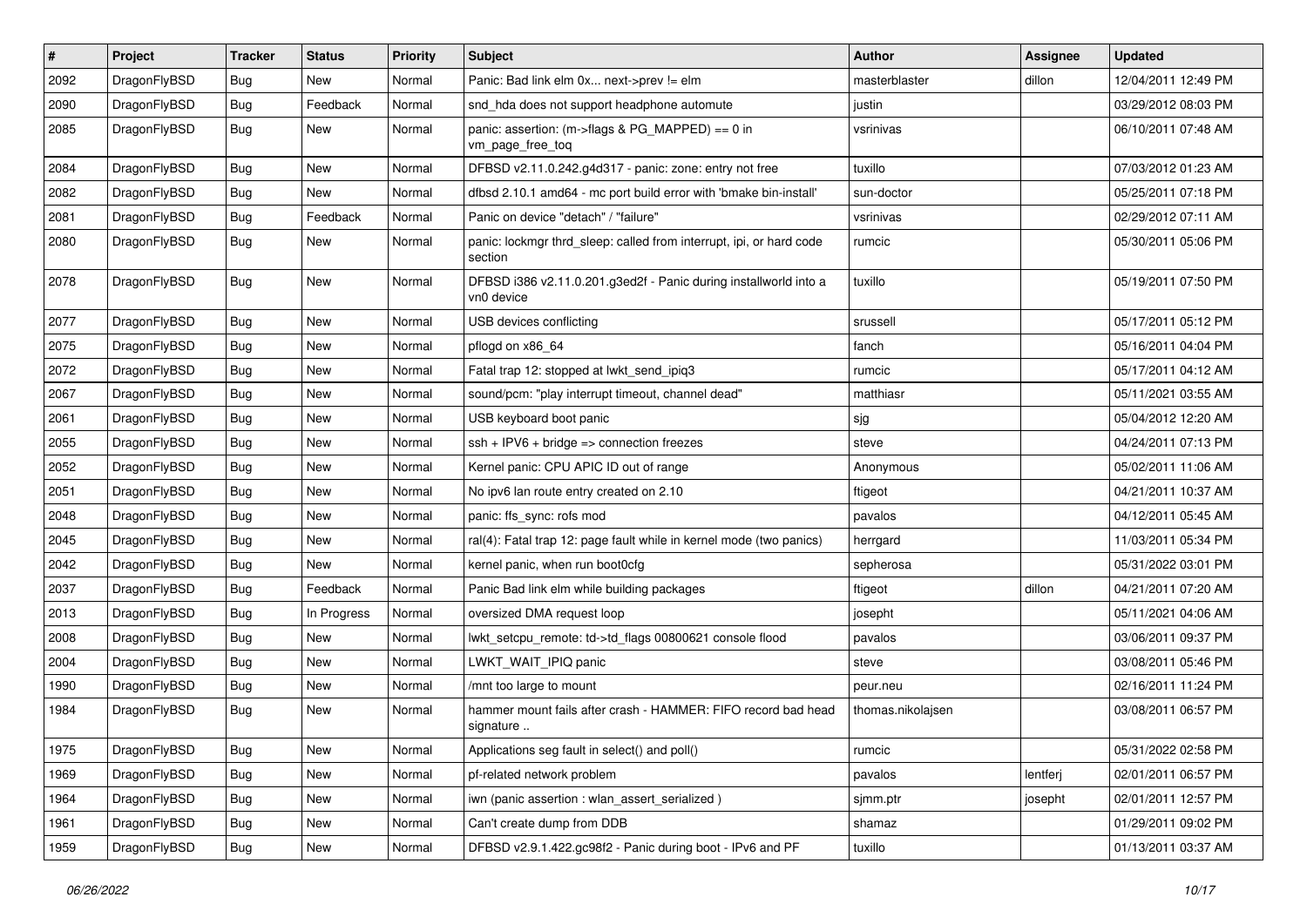| #    | Project      | <b>Tracker</b> | <b>Status</b> | <b>Priority</b> | <b>Subject</b>                                                                                                                                                                                    | <b>Author</b>      | Assignee | <b>Updated</b>      |
|------|--------------|----------------|---------------|-----------------|---------------------------------------------------------------------------------------------------------------------------------------------------------------------------------------------------|--------------------|----------|---------------------|
| 1951 | DragonFlyBSD | <b>Bug</b>     | <b>New</b>    | Normal          | dma_timeouts at phyaddr on a good hdd                                                                                                                                                             | peur.neu           |          | 01/04/2011 07:12 AM |
| 1949 | DragonFlyBSD | <b>Bug</b>     | <b>New</b>    | Normal          | iwn panic                                                                                                                                                                                         | pavalos            |          | 01/30/2011 03:21 AM |
| 1946 | DragonFlyBSD | Bug            | New           | Normal          | ieee80211 panic                                                                                                                                                                                   | pavalos            | josepht  | 01/27/2011 06:00 PM |
| 1944 | DragonFlyBSD | Bug            | New           | Normal          | panic: backing object 0xdea7b258 was somehow re-referenced<br>during collapse!                                                                                                                    | sepherosa          |          | 12/27/2010 02:06 AM |
| 1943 | DragonFlyBSD | Bug            | New           | Normal          | hammer assertion panic                                                                                                                                                                            | peter              |          | 12/27/2010 12:45 AM |
| 1942 | DragonFlyBSD | <b>Bug</b>     | New           | Normal          | locking against myself in getcacheblk()?                                                                                                                                                          | qhwt.dfly          |          | 05/31/2022 02:15 PM |
| 1941 | DragonFlyBSD | Bug            | New           | Normal          | wlan config crash                                                                                                                                                                                 | abandon.every.hope |          | 12/24/2010 07:54 PM |
| 1939 | DragonFlyBSD | Bug            | New           | Normal          | Panic on nightly build and stress test box                                                                                                                                                        | lentferj           |          | 12/18/2010 08:41 AM |
| 1935 | DragonFlyBSD | <b>Bug</b>     | New           | Normal          | mouse does not work after switching between x and console                                                                                                                                         | shamaz             |          | 12/13/2010 10:06 AM |
| 1923 | DragonFlyBSD | Bug            | New           | Normal          | Abysmal NFS performance with IPv6                                                                                                                                                                 | ftigeot            |          | 12/05/2010 09:34 PM |
| 1921 | DragonFlyBSD | Bug            | In Progress   | Normal          | we miss mlockall                                                                                                                                                                                  | alexh              | tuxillo  | 06/18/2022 04:08 AM |
| 1917 | DragonFlyBSD | Bug            | New           | Normal          | panic: assertion: (RB_EMPTY(&ip->rec_tree) && (ip->flags &<br>HAMMER_INODE_XDIRTY) == 0)    (!RB_EMPTY(&ip->rec_tree)<br>&& (ip->flags & HAMMER_INODE_XDIRTY) != 0) in<br>hammer_flush_inode_done | qhwt.dfly          |          | 11/24/2010 03:23 AM |
| 1916 | DragonFlyBSD | <b>Bug</b>     | <b>New</b>    | Normal          | Constant crashes on x86_64 with UFS                                                                                                                                                               | lentferj           |          | 11/21/2010 07:40 PM |
| 1913 | DragonFlyBSD | Bug            | New           | Normal          | panic: assertion: ip->flush_state != HAMMER_FST_FLUSH in<br>hammer flush inode core                                                                                                               | swildner           |          | 11/20/2010 05:27 PM |
| 1907 | DragonFlyBSD | Bug            | <b>New</b>    | Normal          | Hammer crash in hammer flusher flush()                                                                                                                                                            | swildner           |          | 11/11/2010 05:07 AM |
| 1899 | DragonFlyBSD | Bug            | New           | Normal          | Keyboard doesn't work                                                                                                                                                                             | fransm             |          | 05/15/2022 03:32 PM |
| 1884 | DragonFlyBSD | <b>Bug</b>     | New           | Normal          | System completely freezes while listening music (devbuf: malloc<br>limit exceeded)                                                                                                                | shamaz             |          | 01/24/2011 05:00 PM |
| 1877 | DragonFlyBSD | <b>Bug</b>     | New           | Normal          | Freeze during 1st hammer cleanup after new install                                                                                                                                                | elekktretterr      |          | 05/15/2022 11:43 AM |
| 1876 | DragonFlyBSD | Bug            | New           | Normal          | devfs in jail + logging out from console(ttyv1+) -> panic                                                                                                                                         | qhwt.dfly          | tuxillo  | 05/31/2022 03:24 PM |
| 1874 | DragonFlyBSD | <b>Bug</b>     | New           | Normal          | mpd listening on all IPs, accepting only on one                                                                                                                                                   | rumcic             |          | 05/08/2011 01:01 PM |
| 1873 | DragonFlyBSD | <b>Bug</b>     | New           | Normal          | Panic upon usb mouse detach and reattaching                                                                                                                                                       | rumcic             |          | 02/01/2011 09:53 AM |
| 1867 | DragonFlyBSD | Bug            | New           | Normal          | it(4) motherboard and fan problems                                                                                                                                                                | tuxillo            |          | 07/08/2011 10:48 AM |
| 1861 | DragonFlyBSD | Bug            | New           | Normal          | panic via kprintf (lockmgr called in a hard section)                                                                                                                                              | vsrinivas          |          | 10/11/2010 12:56 AM |
| 1860 | DragonFlyBSD | <b>Bug</b>     | Feedback      | Normal          | Panic while creating UFS fs on vn(4) for initrd                                                                                                                                                   | matthias           |          | 02/29/2012 07:16 AM |
| 1850 | DragonFlyBSD | Bug            | New           | Normal          | volume-add on hammer root fs panic                                                                                                                                                                | Johannes.Hofmann   |          | 04/18/2019 04:27 AM |
| 1836 | DragonFlyBSD | <b>Bug</b>     | New           | Normal          | Incorrect TCP checksum show up in tcpdump                                                                                                                                                         | robgar1            |          | 05/15/2022 11:22 AM |
| 1826 | DragonFlyBSD | Bug            | New           | Normal          | panic during boot: assertion so->so_port  in tcp_input                                                                                                                                            | ftigeot            |          | 05/15/2022 11:05 AM |
| 1824 | DragonFlyBSD | <b>Bug</b>     | Feedback      | Normal          | kernel panic, x86, 2.7.3.859.ge5104                                                                                                                                                               | akirchhoff135014   |          | 03/10/2013 07:49 AM |
| 1818 | DragonFlyBSD | Bug            | New           | Normal          | panic: Bad tailq NEXT (kqueue issue ?)                                                                                                                                                            | ftigeot            |          | 05/15/2022 11:40 AM |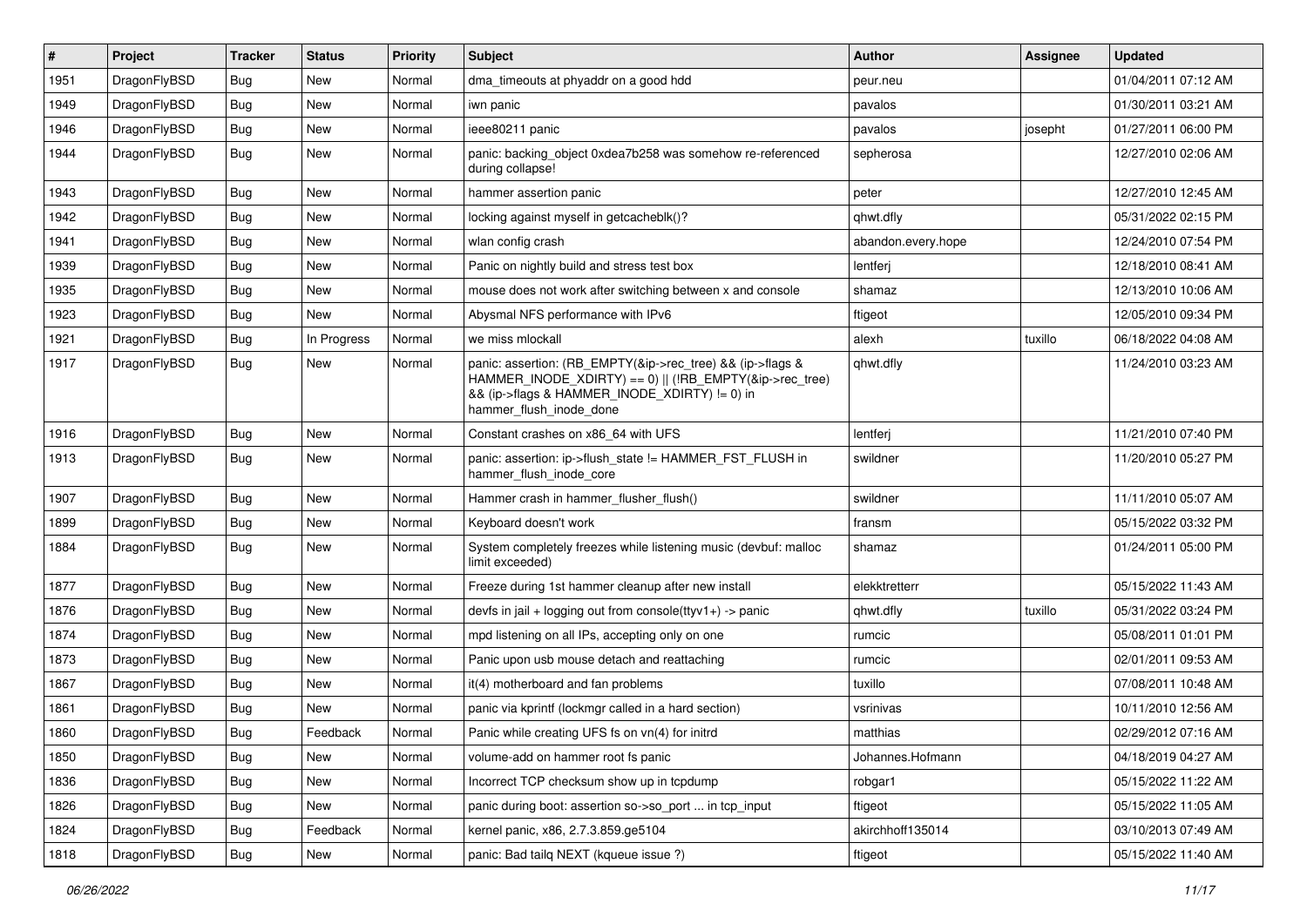| $\sharp$ | Project      | <b>Tracker</b> | <b>Status</b> | <b>Priority</b> | Subject                                                                                         | <b>Author</b>  | Assignee | <b>Updated</b>      |
|----------|--------------|----------------|---------------|-----------------|-------------------------------------------------------------------------------------------------|----------------|----------|---------------------|
| 1786     | DragonFlyBSD | <b>Bug</b>     | <b>New</b>    | Normal          | Calling NULL function pointer initiates panic loop                                              | sjg            |          | 10/11/2010 05:28 PM |
| 1774     | DragonFlyBSD | <b>Bug</b>     | New           | Normal          | New IP header cleanup branch available for testing                                              | dillon         |          | 05/15/2022 10:59 AM |
| 1769     | DragonFlyBSD | <b>Bug</b>     | New           | Normal          | panic: assertion: _tp->tt_msg->tt_cpuid == mycpuid in<br>tcp_callout_active                     | pavalos        | sjg      | 05/15/2022 11:07 AM |
| 1749     | DragonFlyBSD | <b>Bug</b>     | In Progress   | Normal          | HAMMER fsstress panic in hammer_flush_inode_core<br>'ip->flush state != HAMMER FST FLUSH'       | vsrinivas      |          | 05/11/2021 04:06 AM |
| 1745     | DragonFlyBSD | <b>Bug</b>     | Feedback      | Normal          | kmalloc panic                                                                                   | josepht        |          | 05/11/2021 04:05 AM |
| 1744     | DragonFlyBSD | <b>Bug</b>     | In Progress   | Normal          | HAMMER fsstress panic in hammer setup child callback                                            | vsrinivas      |          | 05/11/2021 04:05 AM |
| 1727     | DragonFlyBSD | <b>Bug</b>     | Feedback      | Normal          | CD boot panic (2.6.1) (usb?)                                                                    | kiril          |          | 05/15/2022 05:10 AM |
| 1718     | DragonFlyBSD | <b>Bug</b>     | Feedback      | Normal          | IDE disk drive not detected by x86_64 2.6.1 Live CD                                             | bcox           |          | 11/27/2021 08:25 AM |
| 1717     | DragonFlyBSD | <b>Bug</b>     | Feedback      | Normal          | HAMMER panic in hammer cursor down()                                                            | josepht1       |          | 05/11/2021 04:05 AM |
| 1695     | DragonFlyBSD | <b>Bug</b>     | New           | Normal          | NFS-related system breakdown                                                                    | Anonymous      |          | 04/10/2014 12:35 AM |
| 1672     | DragonFlyBSD | <b>Bug</b>     | Feedback      | Normal          | panic (trap 12) around btree_search() in 2.4.1-RELEASE                                          | floid          |          | 01/19/2015 03:36 AM |
| 1669     | DragonFlyBSD | <b>Bug</b>     | In Progress   | Normal          | Drive wont open using button                                                                    | elekktretterr  |          | 02/29/2012 12:05 PM |
| 1668     | DragonFlyBSD | <b>Bug</b>     | Feedback      | Normal          | Power button not working                                                                        | elekktretterr  |          | 03/10/2013 06:22 AM |
| 1661     | DragonFlyBSD | <b>Bug</b>     | In Progress   | Normal          | panic on password entry mount smb filesystem                                                    | vsrinivas      |          | 11/27/2021 08:29 AM |
| 1634     | DragonFlyBSD | <b>Bug</b>     | New           | Normal          | panic: spin lock: 0xe4ad1320, indefinitive wait!                                                | elekktretterr  |          | 01/19/2015 03:21 AM |
| 1618     | DragonFlyBSD | <b>Bug</b>     | Feedback      | Normal          | collision for 'struct pmap' when using RPC and <sys user.h=""></sys>                            | carenas        |          | 05/11/2021 04:05 AM |
| 1613     | DragonFlyBSD | <b>Bug</b>     | Feedback      | Normal          | USB Keyboard not working on master                                                              | elekktretterr  |          | 05/11/2021 04:05 AM |
| 1594     | DragonFlyBSD | <b>Bug</b>     | <b>New</b>    | Normal          | Kernel panic during boot from Live CD on Dell E6400                                             | bodie          |          | 05/11/2021 03:54 AM |
| 1593     | DragonFlyBSD | <b>Bug</b>     | Feedback      | Normal          | panic: assertion: $\cosh ==$ ap->ap err $\cosh$ in ahci put err $\cosh$                         | ftigeot        | ftigeot  | 05/15/2022 05:09 AM |
| 1592     | DragonFlyBSD | <b>Bug</b>     | Feedback      | Normal          | AcpiOSUnmapMemory: Warning, deallocation did not track<br>allocation.                           | eocallaghan    |          | 06/02/2014 07:45 AM |
| 1591     | DragonFlyBSD | <b>Bug</b>     | Feedback      | Normal          | Lenovo X301 hangs with AHCI Driver CMD TIMEOUT<br>STS=d0 <bsy></bsy>                            | eocallaghan    |          | 05/11/2021 04:05 AM |
| 1587     | DragonFlyBSD | <b>Bug</b>     | Feedback      | Normal          | can't gdb across fork                                                                           | corecode       | tuxillo  | 05/11/2021 03:54 AM |
| 1584     | DragonFlyBSD | <b>Bug</b>     | In Progress   | Normal          | can't use ssh from jail: debug1: read_passphrase: can't open<br>/dev/tty: Device busy           | corecode       | tuxillo  | 05/11/2021 03:53 AM |
| 1583     | DragonFlyBSD | <b>Bug</b>     | In Progress   | Normal          | panic: assertion: cursor->trans->sync_lock_refs > 0 in<br>hammer_recover_cursor                 | corecode       | tuxillo  | 05/11/2021 03:53 AM |
| 1580     | DragonFlyBSD | <b>Bug</b>     | Feedback      | Normal          | Panic (Fatal trap 12: page fault while in kernel mode) while playing<br>with pf and netif names | rumcic         |          | 12/21/2018 01:21 AM |
| 1579     | DragonFlyBSD | <b>Bug</b>     | Feedback      | Normal          | dfly 2.4.1 does not like HP DL360G4p and Smart Array 6400 with<br>MSA20                         | tomaz.borstnar | tuxillo  | 06/02/2014 02:44 PM |
| 1577     | DragonFlyBSD | <b>Bug</b>     | Feedback      | Normal          | panic: assertion: leaf->base.obj id == ip->obj id in<br>hammer_ip_delete_range                  | qhwt+dfly      |          | 05/11/2021 04:01 AM |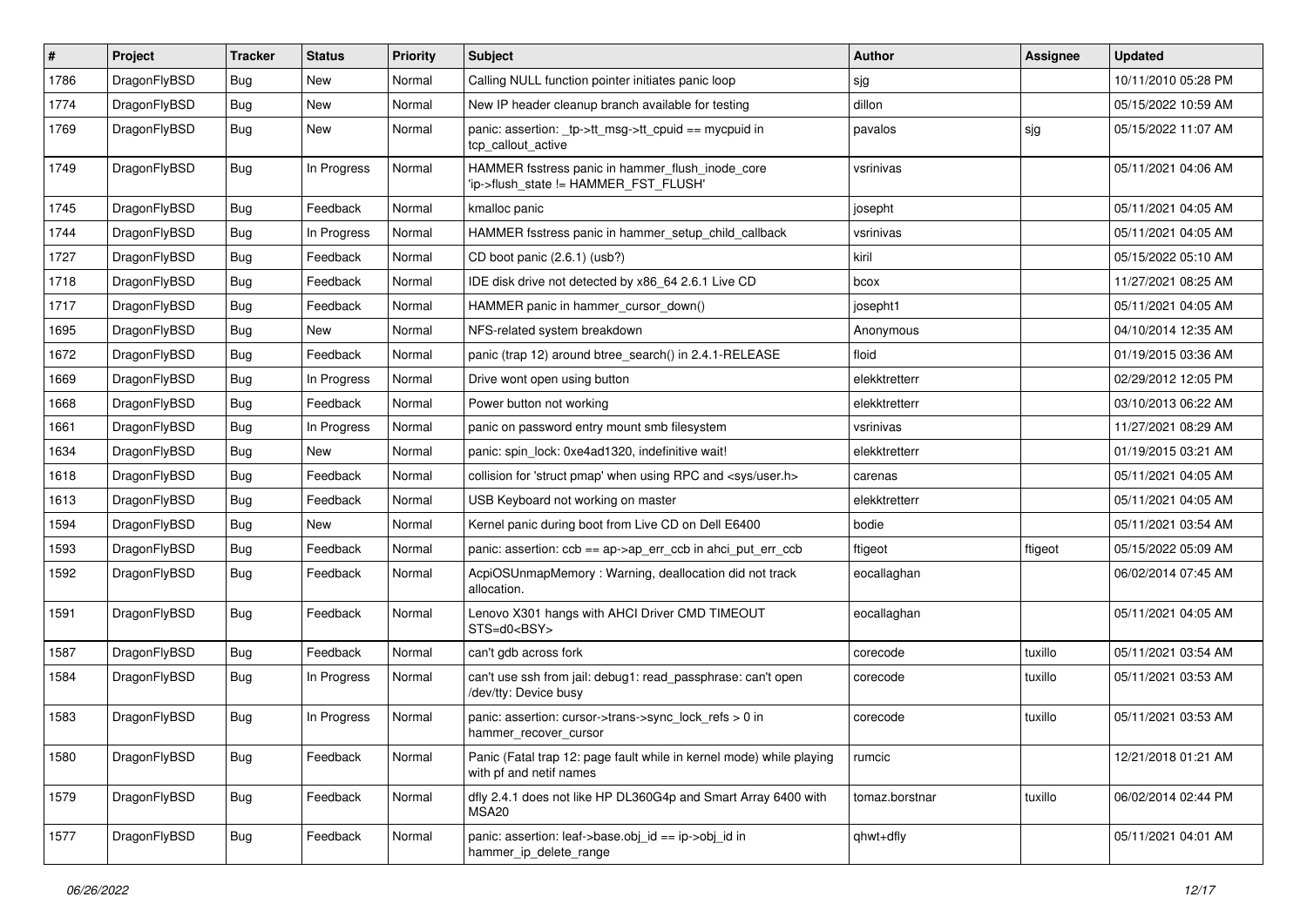| $\vert$ # | <b>Project</b> | <b>Tracker</b> | <b>Status</b> | <b>Priority</b> | <b>Subject</b>                                                                                                                                            | Author        | Assignee | <b>Updated</b>      |
|-----------|----------------|----------------|---------------|-----------------|-----------------------------------------------------------------------------------------------------------------------------------------------------------|---------------|----------|---------------------|
| 1563      | DragonFlyBSD   | Bug            | Feedback      | Normal          | reset(1) doesn't reset terminal to the defaults                                                                                                           | hasso         |          | 03/10/2013 04:17 AM |
| 1560      | DragonFlyBSD   | <b>Bug</b>     | Feedback      | Normal          | Unable to modify partition table on ThinkPad T61p during install                                                                                          | rehsack       |          | 01/15/2015 08:57 AM |
| 1559      | DragonFlyBSD   | <b>Bug</b>     | <b>New</b>    | Normal          | kernel trap                                                                                                                                               | phma          |          | 11/27/2021 08:43 AM |
| 1556      | DragonFlyBSD   | Bug            | New           | Normal          | many processes stuck in "hmrrcm", system unusable                                                                                                         | corecode      | tuxillo  | 05/11/2021 03:52 AM |
| 1547      | DragonFlyBSD   | Bug            | In Progress   | Normal          | disklabel64 automatic sizing                                                                                                                              | corecode      | tuxillo  | 05/11/2021 03:52 AM |
| 1528      | DragonFlyBSD   | <b>Bug</b>     | In Progress   | Normal          | ktrace does not show proper return values for pipe(2)                                                                                                     | corecode      | tuxillo  | 05/11/2021 03:52 AM |
| 1525      | DragonFlyBSD   | <b>Bug</b>     | <b>New</b>    | Normal          | boehm-gc problems                                                                                                                                         | hasso         |          | 10/13/2012 07:13 PM |
| 1521      | DragonFlyBSD   | Bug            | Feedback      | Normal          | amd64 2.4 livecd won't mount root at boot                                                                                                                 | bolapara      |          | 01/28/2018 03:45 AM |
| 1502      | DragonFlyBSD   | <b>Bug</b>     | In Progress   | Normal          | Lock while deleting files from nohistory HAMMER directories                                                                                               | hasso         |          | 03/10/2013 04:28 AM |
| 1489      | DragonFlyBSD   | <b>Bug</b>     | Feedback      | Normal          | panic: ufs dirbad: bad dir                                                                                                                                | rumcic        |          | 03/10/2013 04:34 AM |
| 1486      | DragonFlyBSD   | <b>Bug</b>     | Feedback      | Normal          | Interrupt storm related to SATA DVD device                                                                                                                | hasso         |          | 05/11/2021 04:01 AM |
| 1481      | DragonFlyBSD   | Bug            | Feedback      | Normal          | panic: assertion: kva p(buf) in soopt from kbuf (after ipfw pipe<br>show, 2.2.1-R)                                                                        | combiner      |          | 05/11/2021 04:01 AM |
| 1475      | DragonFlyBSD   | <b>Bug</b>     | In Progress   | Normal          | kernel blocks with low memory and syscons setting a high res mode<br>/ scrollback                                                                         | corecode      | tuxillo  | 05/11/2021 03:52 AM |
| 1474      | DragonFlyBSD   | Bug            | New           | Normal          | ithread 1 unexpectedly rescheduled                                                                                                                        | corecode      | tuxillo  | 05/11/2021 03:52 AM |
| 1469      | DragonFlyBSD   | <b>Bug</b>     | In Progress   | Normal          | Hammer history security concern                                                                                                                           | corecode      | tuxillo  | 05/11/2021 03:52 AM |
| 1463      | DragonFlyBSD   | Bug            | New           | Normal          | Mountroot before drives are initialized                                                                                                                   | elekktretterr |          | 12/07/2010 01:30 PM |
| 1456      | DragonFlyBSD   | Bug            | Feedback      | Normal          | Microsoft wireless desktop problems                                                                                                                       | elekktretterr |          | 01/15/2015 08:34 AM |
| 1454      | DragonFlyBSD   | Bug            | Feedback      | Normal          | Unable to boot from external USB DVD drive                                                                                                                | elekktretterr |          | 05/11/2021 04:01 AM |
| 1448      | DragonFlyBSD   | <b>Bug</b>     | Feedback      | Normal          | panic: assertion: _tp->tt_msg->tt_cpuid == mycpuid in<br>tcp callout active tcp output tcp usr send netmsg pru send<br>netmsg service tcpmsg service loop | dillon        |          | 05/11/2021 04:00 AM |
| 1442      | DragonFlyBSD   | Bug            | <b>New</b>    | Normal          | blocking SIGSEGV and triggering a segment violation produces an<br>all CPU consuming process                                                              | corecode      | tuxillo  | 05/11/2021 03:52 AM |
| 1440      | DragonFlyBSD   | Bug            | New           | Normal          | ptrace/gdb doesn't work after process blocks SIGTRAP                                                                                                      | corecode      | tuxillo  | 05/11/2021 03:52 AM |
| 1430      | DragonFlyBSD   | <b>Bug</b>     | <b>New</b>    | Normal          | Buggy $w(1)$ ?                                                                                                                                            | hasso         | alexh    | 11/24/2010 08:09 AM |
| 1429      | DragonFlyBSD   | <b>Bug</b>     | Feedback      | Normal          | vkernel bug - "mfree: m->m_nextpkt != NULL"                                                                                                               | dillon        |          | 05/11/2021 04:00 AM |
| 1411      | DragonFlyBSD   | <b>Bug</b>     | Feedback      | Normal          | Burning doesn't work with ahci(4)                                                                                                                         | hasso         | dillon   | 05/11/2021 04:00 AM |
| 1397      | DragonFlyBSD   | Bug            | Feedback      | Normal          | jobs -I output inconsistency when called from script                                                                                                      | Anonymous     | tuxillo  | 05/15/2022 05:07 AM |
| 1390      | DragonFlyBSD   | <b>Bug</b>     | In Progress   | Normal          | Use id_t type for {get,set}priority()                                                                                                                     | Anonymous     | tuxillo  | 07/05/2019 02:18 AM |
| 1387      | DragonFlyBSD   | Bug            | Feedback      | Normal          | zero-size malloc and ps: kvm_getprocs: Bad address                                                                                                        | qhwt+dfly     |          | 05/11/2021 04:00 AM |
| 1368      | DragonFlyBSD   | <b>Bug</b>     | In Progress   | Normal          | suspend signal race?                                                                                                                                      | qhwt+dfly     |          | 05/11/2021 03:51 AM |
| 1336      | DragonFlyBSD   | Bug            | In Progress   | Normal          | Still looking for reports of missed directory entries w/ HAMMER                                                                                           | dillon        |          | 05/11/2021 04:00 AM |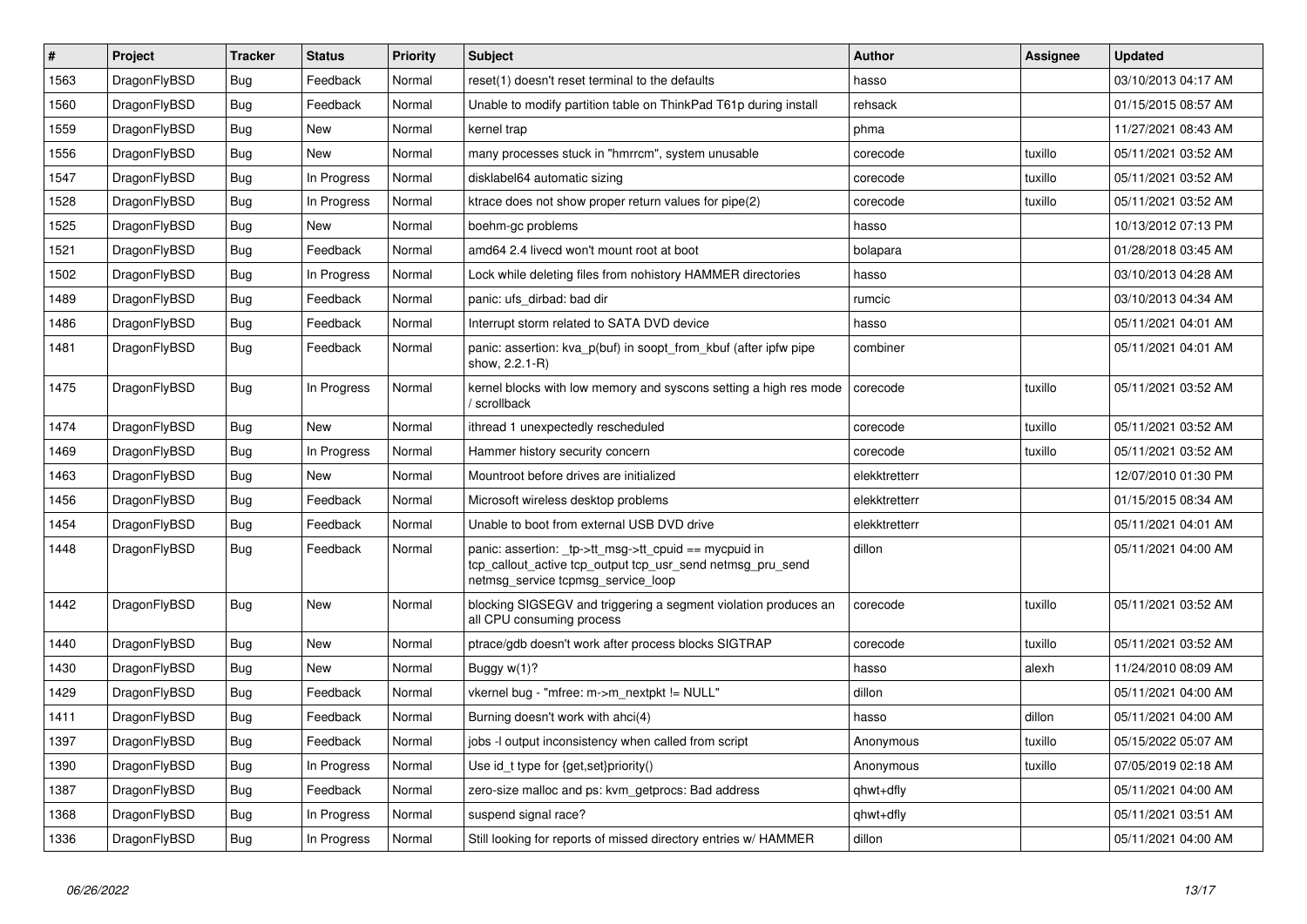| #    | Project      | <b>Tracker</b> | <b>Status</b> | <b>Priority</b> | Subject                                                                     | <b>Author</b>  | <b>Assignee</b> | <b>Updated</b>      |
|------|--------------|----------------|---------------|-----------------|-----------------------------------------------------------------------------|----------------|-----------------|---------------------|
| 1332 | DragonFlyBSD | <b>Bug</b>     | Feedback      | Normal          | DFBSD 2.2 - Booting usbcdrom/usbsticks on thinkpad hangs on<br>"BTX Halted" | tuxillo        |                 | 05/11/2021 04:00 AM |
| 1330 | DragonFlyBSD | <b>Bug</b>     | Feedback      | Normal          | Hammer, usb disk, SYNCHRONIZE CACHE failure                                 | josepht        |                 | 06/02/2014 04:56 AM |
| 1307 | DragonFlyBSD | <b>Bug</b>     | In Progress   | Normal          | hammer tid -2 shows unexpected result                                       | corecode       |                 | 10/18/2016 05:29 PM |
| 1302 | DragonFlyBSD | <b>Bug</b>     | In Progress   | Normal          | Checkpoint regression?                                                      | sjg            | sjg             | 07/10/2013 05:22 PM |
| 1293 | DragonFlyBSD | <b>Bug</b>     | <b>New</b>    | Normal          | 2.2.1-REL Installer Request                                                 | mk             | tuxillo         | 05/11/2021 04:00 AM |
| 1287 | DragonFlyBSD | <b>Bug</b>     | Feedback      | Normal          | altq configuration doesn't work                                             | corecode       | tuxillo         | 05/11/2021 03:51 AM |
| 1282 | DragonFlyBSD | <b>Bug</b>     | Feedback      | Normal          | panic (trap 12) when booting SMP kernel on Atom 330 (dual core)             | tomaz.borstnar |                 | 05/11/2021 04:00 AM |
| 1250 | DragonFlyBSD | <b>Bug</b>     | Feedback      | Normal          | Panic upon plugging an USB flash drive into the machine                     | rumcic         |                 | 03/10/2013 05:17 AM |
| 1249 | DragonFlyBSD | <b>Bug</b>     | Feedback      | Normal          | panic: ffs_vfree: freeing free inode                                        | rumcic         |                 | 03/10/2013 05:13 AM |
| 1246 | DragonFlyBSD | <b>Bug</b>     | New           | Normal          | bad resolution (monitor desync) with livedvd                                | Przem0l        |                 | 02/18/2014 06:29 AM |
| 1218 | DragonFlyBSD | <b>Bug</b>     | In Progress   | Normal          | panic: assertion: error == 0 in hammer_start_transaction                    | rumcic         |                 | 05/11/2021 04:00 AM |
| 1194 | DragonFlyBSD | <b>Bug</b>     | New           | Normal          | SCSI errors while trying to copy photos from my camera                      | elekktretterr  |                 | 01/14/2015 04:39 PM |
| 1193 | DragonFlyBSD | <b>Bug</b>     | New           | Normal          | kernel doesn't recognize cdrom drive                                        | nonsolosoft    |                 | 01/25/2014 09:11 PM |
| 1181 | DragonFlyBSD | <b>Bug</b>     | In Progress   | Normal          | ACX111 panic                                                                | elekktretterr  |                 | 05/11/2021 04:00 AM |
| 1144 | DragonFlyBSD | <b>Bug</b>     | Feedback      | Normal          | Incorrect clock under KVM                                                   | msylvan        |                 | 03/09/2013 01:17 PM |
| 1101 | DragonFlyBSD | Bug            | Feedback      | Normal          | ohci related panic                                                          | polachok       |                 | 05/11/2021 04:00 AM |
| 1030 | DragonFlyBSD | <b>Bug</b>     | In Progress   | Normal          | msdosfs umount panic                                                        | corecode       | tuxillo         | 05/11/2021 03:51 AM |
| 998  | DragonFlyBSD | Bug            | In Progress   | Normal          | Unconfiguring a vn while it is mounted                                      | rumcic         | tuxillo         | 05/11/2021 04:00 AM |
| 989  | DragonFlyBSD | <b>Bug</b>     | New           | Normal          | installer/fdisk trouble with wrapped values                                 | Discodestroyer |                 | 02/18/2014 06:27 AM |
| 979  | DragonFlyBSD | <b>Bug</b>     | Feedback      | Normal          | Failure-prone USB mass storage (SB600? msdosfs? CAM?)                       | floid          |                 | 01/15/2015 08:38 AM |
| 911  | DragonFlyBSD | <b>Bug</b>     | Feedback      | Normal          | kidload/kernel linker can exceed malloc reserve and panic system            | corecode       | tuxillo         | 05/11/2021 03:51 AM |
| 901  | DragonFlyBSD | <b>Bug</b>     | Feedback      | Normal          | route show needs to get data from all cpus                                  | corecode       | tuxillo         | 05/11/2021 03:50 AM |
| 847  | DragonFlyBSD | <b>Bug</b>     | Feedback      | Normal          | processes getting stuck on mount point                                      | corecode       | tuxillo         | 05/11/2021 03:50 AM |
| 846  | DragonFlyBSD | Bug            | Feedback      | Normal          | USB bugs:usb mouse can't used!                                              | frankning      |                 | 01/15/2015 08:36 AM |
| 806  | DragonFlyBSD | <b>Bug</b>     | Feedback      | Normal          | boot error on MacBook                                                       | tralamazza     |                 | 06/04/2022 05:28 AM |
| 781  | DragonFlyBSD | Bug            | In Progress   | Normal          | fdisk uses wrong geometry on usb flash drives                               | corecode       | tuxillo         | 05/11/2021 03:50 AM |
| 742  | DragonFlyBSD | <b>Bug</b>     | In Progress   | Normal          | umount problems with multiple mounts                                        | corecode       | tuxillo         | 06/25/2022 04:02 AM |
| 731  | DragonFlyBSD | <b>Bug</b>     | New           | Normal          | system freeze on "slice too large"                                          | corecode       | tuxillo         | 06/25/2022 04:01 AM |
| 604  | DragonFlyBSD | Bug            | In Progress   | Normal          | 1.8.1-RELEASE - clock runs fast on mainboard ASUS P5A-B                     | yeti           |                 | 05/11/2021 03:55 AM |
| 570  | DragonFlyBSD | <b>Bug</b>     | Feedback      | Normal          | 1.8.x: ACPI problems                                                        | qhwt+dfly      |                 | 06/02/2014 03:45 AM |
| 341  | DragonFlyBSD | <b>Bug</b>     | New           | Normal          | Vinum erroneously repors devices as busy                                    | corecode       | swildner        | 01/21/2012 04:50 AM |
| 331  | DragonFlyBSD | <b>Bug</b>     | In Progress   | Normal          | ftpsesame (aka Bridging S01E03)                                             | bastyaelvtars  |                 | 03/09/2013 12:28 PM |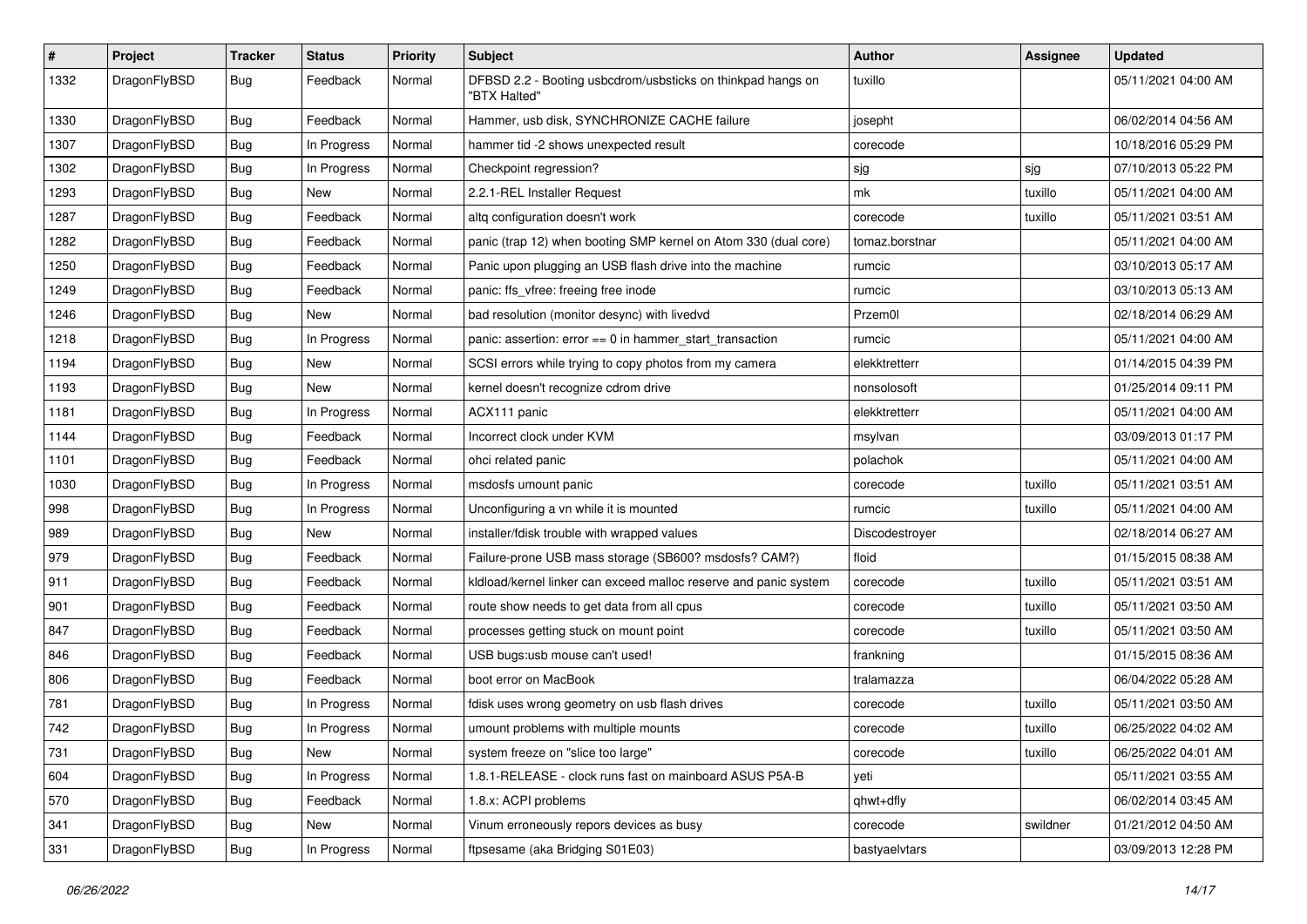| $\sharp$ | Project      | <b>Tracker</b> | <b>Status</b> | <b>Priority</b> | <b>Subject</b>                                                                          | <b>Author</b>    | Assignee  | <b>Updated</b>      |
|----------|--------------|----------------|---------------|-----------------|-----------------------------------------------------------------------------------------|------------------|-----------|---------------------|
| 243      | DragonFlyBSD | Bug            | Feedback      | Normal          | weird behavior in the shell                                                             | swildner         |           | 05/31/2022 02:51 PM |
| 168      | DragonFlyBSD | Bug            | In Progress   | Normal          | Livelocked limit engaged while trying to setup IPW wireless                             | mschacht         | sepherosa | 05/11/2021 04:05 AM |
| 3312     | DragonFlyBSD | Submit         | New           | Normal          | hammer2: redundant chain modify after chain creation                                    | tkusumi          |           | 05/15/2022 01:35 PM |
| 3276     | DragonFlyBSD | Submit         | <b>New</b>    | Normal          | Add option controlling whether gpt expand expands the last partition<br>(needs testing) | falsifian        |           | 07/10/2021 03:35 AM |
| 3227     | DragonFlyBSD | Submit         | New           | Normal          | Add HAMMER2 instructions in the installation medium README                              | daftaupe         |           | 03/26/2020 03:34 PM |
| 3206     | DragonFlyBSD | Submit         | <b>New</b>    | Normal          | update psm/kbd to FreeBSD 12.0 code                                                     | htse             |           | 10/05/2019 03:49 PM |
| 3201     | DragonFlyBSD | Submit         | <b>New</b>    | Normal          | Fixes make search display                                                               | htse             |           | 08/20/2021 04:02 PM |
| 3160     | DragonFlyBSD | Submit         | In Progress   | Normal          | State the implementation difference in pkill/pgrep manual                               | sevan            | tuxillo   | 06/03/2022 05:15 PM |
| 3154     | DragonFlyBSD | Submit         | <b>New</b>    | Normal          | Update serial handling in bootloader                                                    | ddegroot         | dillon    | 11/06/2018 11:21 PM |
| 3147     | DragonFlyBSD | Submit         | <b>New</b>    | Normal          | Enable headless installation                                                            | ddegroot         |           | 10/09/2018 01:25 PM |
| 3145     | DragonFlyBSD | Submit         | In Progress   | Normal          | Update libelf to FreeBSD 12 current and build as base library usable<br>by ports        | davshao          | tuxillo   | 08/20/2021 03:58 PM |
| 3142     | DragonFlyBSD | Submit         | <b>New</b>    | Normal          | lib/libdmsg: Unbreak using new API EVP CIPHER CTX new()                                 | tkusumi          |           | 07/08/2018 04:18 AM |
| 3135     | DragonFlyBSD | Submit         | <b>New</b>    | Normal          | Add EVFILT RECV and EVFILT SEND                                                         | tautolog         |           | 05/25/2018 09:59 PM |
| 3041     | DragonFlyBSD | Submit         | <b>New</b>    | Normal          | firmware: Remove embedding of multiple images in one module.                            | Anonymous        |           | 12/25/2020 02:15 AM |
| 3031     | DragonFlyBSD | Submit         | In Progress   | Normal          | Update drm/radeon to Linux 4.7.10 as much as possible                                   | davshao          | ftigeot   | 08/19/2021 12:33 PM |
| 2933     | DragonFlyBSD | Submit         | New           | Normal          | Remove unix domain socket support from cat(1)                                           | sevan            |           | 08/01/2016 08:10 PM |
| 2921     | DragonFlyBSD | Submit         | New           | Normal          | Allow moused to accept userland mouse events                                            | tautolog         |           | 05/11/2021 04:08 AM |
| 2717     | DragonFlyBSD | Submit         | Feedback      | Normal          | Out of range numeric handling                                                           | dclink           | tuxillo   | 05/11/2021 04:08 AM |
| 2438     | DragonFlyBSD | Submit         | Feedback      | Normal          | <b>TRIM</b> fixes                                                                       | Anonymous        | tuxillo   | 05/11/2021 03:45 AM |
| 2122     | DragonFlyBSD | Submit         | New           | Normal          | [Review] Fixes to the VFS layer                                                         | ftigeot          |           | 05/31/2022 03:25 PM |
| 2098     | DragonFlyBSD | Submit         | New           | Normal          | [PATCH] correct ath man page example<br>(/usr/src/share/man/man4/ath.4)                 | nobody           |           | 11/15/2011 12:27 AM |
| 1700     | DragonFlyBSD | Submit         | In Progress   | Normal          | skip boot2 menu on <enter></enter>                                                      | Johannes.Hofmann | tuxillo   | 05/15/2022 08:35 AM |
| 1398     | DragonFlyBSD | Submit         | In Progress   | Normal          | hdestroy(3) restricts hash key to point to malloc'ed space                              | Anonymous        |           | 08/20/2021 04:06 PM |
| 1192     | DragonFlyBSD | Submit         | New           | Normal          | KKASSERTs in sys/kern/uipc_{msg,socket}.c are too strict                                | rumcic           |           | 05/11/2021 04:07 AM |
| 3311     | DragonFlyBSD | Bug            | New           | Low             | TrueCrypt support may cause kernel crash                                                | arcade@b1t.name  |           | 04/29/2022 06:19 AM |
| 3228     | DragonFlyBSD | Bug            | <b>New</b>    | Low             | pfi_kif_unref: state refcount <= 0 in dmesg                                             | justin           |           | 03/05/2021 06:39 AM |
| 3132     | DragonFlyBSD | <b>Bug</b>     | <b>New</b>    | Low             | unifdef mined                                                                           | bcallah          |           | 04/26/2018 08:34 PM |
| 3107     | DragonFlyBSD | Bug            | <b>New</b>    | Low             | ACPI interrupt storm when loading i915 on Lenovo T460                                   | oyvinht          |           | 07/15/2020 07:01 AM |
| 3101     | DragonFlyBSD | Bug            | New           | Low             | PFI CGI install not working in dragonflybsd 5.0.1 USB install                           | bnegre82         |           | 05/11/2021 04:14 AM |
| 3024     | DragonFlyBSD | <b>Bug</b>     | New           | Low             | sys/dev/netif/wi/if_wi.c:1090]: (style) Redundant condition                             | dcb              |           | 04/11/2017 11:56 AM |
| 2931     | DragonFlyBSD | <b>Bug</b>     | New           | Low             | 'gdb' of 'vkernel' unable to print backtrace                                            | tofergus         |           | 07/26/2016 01:51 PM |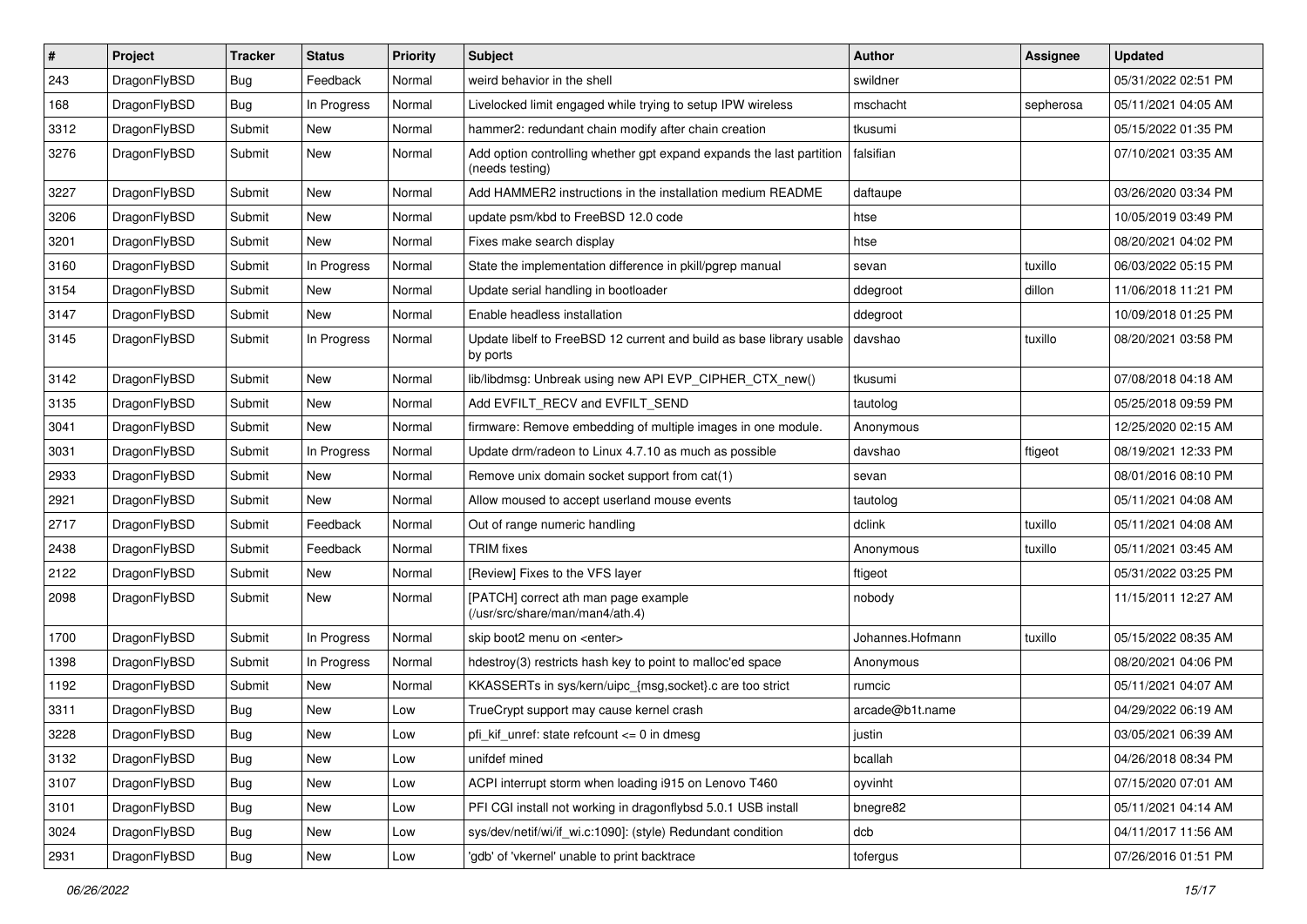| $\pmb{\#}$ | Project      | <b>Tracker</b> | <b>Status</b> | <b>Priority</b> | Subject                                                                                                       | <b>Author</b>      | Assignee | <b>Updated</b>      |
|------------|--------------|----------------|---------------|-----------------|---------------------------------------------------------------------------------------------------------------|--------------------|----------|---------------------|
| 2887       | DragonFlyBSD | Bug            | New           | Low             | Missing extattr_namespace_to_string and<br>extattr_string_to_namespace functions                              | rubenk             |          | 02/06/2016 05:09 AM |
| 2882       | DragonFlyBSD | Bug            | <b>New</b>    | Low             | bridge sends packets from individual interfaces                                                               | arcade@b1t.name    |          | 01/09/2016 12:43 PM |
| 2878       | DragonFlyBSD | Bug            | <b>New</b>    | Low             | [fix] CCVER problem when using clang and cpu extensions<br>(intrinsics)                                       | arcade@b1t.name    |          | 06/24/2016 04:25 AM |
| 2877       | DragonFlyBSD | Bug            | <b>New</b>    | Low             | sed fails when working with UTF-8 locale and non-UTF symbols                                                  | arcade@b1t.name    |          | 12/30/2015 11:20 AM |
| 2859       | DragonFlyBSD | Bug            | New           | Low             | Installer configuration menu always highlights "Select timezone", no<br>matter which step was last completed. | cgag               |          | 12/02/2015 01:54 PM |
| 2858       | DragonFlyBSD | Bug            | New           | Low             | Installer "Local or UTC" question should have "No" selected by<br>default.                                    | cgag               |          | 12/02/2015 01:18 PM |
| 2797       | DragonFlyBSD | <b>Bug</b>     | In Progress   | Low             | vkernels with & without machdep.pmap_mmu_optimize                                                             | yellowrabbit2010   |          | 11/27/2021 08:06 AM |
| 2680       | DragonFlyBSD | Bug            | New           | Low             | boot0cfg update makes box unbootable                                                                          | herrgard           |          | 06/10/2014 06:02 AM |
| 2675       | DragonFlyBSD | <b>Bug</b>     | New           | Low             | Ultimate N WiFi Link 5300 get iwn_intr: fatal firmware error on 5GHz                                          | revuwa             |          | 05/11/2021 04:07 AM |
| 2636       | DragonFlyBSD | <b>Bug</b>     | Feedback      | Low             | Add -x flag to iostat (a la solaris)                                                                          | tuxillo            |          | 05/11/2021 04:07 AM |
| 2631       | DragonFlyBSD | Bug            | In Progress   | Low             | Verify library versioning current with full package build and switch it<br>on (after publishing packages)     | tuxillo            |          | 05/11/2021 04:06 AM |
| 2552       | DragonFlyBSD | Bug            | <b>New</b>    | Low             | hammer recovery should indicate progress                                                                      | phma               |          | 05/03/2013 12:13 AM |
| 2529       | DragonFlyBSD | Bug            | <b>New</b>    | Low             | Sundance network adapter is not detected and attached                                                         | kworr              |          | 03/25/2013 02:29 AM |
| 2403       | DragonFlyBSD | Bug            | <b>New</b>    | Low             | newfs -E doesn't handle /dev/serno device names properly                                                      | ftigeot            |          | 08/17/2012 05:07 AM |
| 2252       | DragonFlyBSD | Bug            | <b>New</b>    | Low             | snd hda not useable if loaded via /boot/loader.conf                                                           | xbit               | swildner | 12/14/2011 12:23 AM |
| 2095       | DragonFlyBSD | Bug            | New           | Low             | Running installer post-install: Unsupported DFUI transport "                                                  | greenrd            |          | 06/26/2011 09:20 AM |
| 2020       | DragonFlyBSD | Bug            | <b>New</b>    | Low             | Port brcm80211 driver from Linux to DragonFly BSD                                                             | studer             |          | 03/05/2011 10:54 PM |
| 1982       | DragonFlyBSD | <b>Bug</b>     | <b>New</b>    | Low             | There is no linuxulator on x86-64                                                                             | herrgard           |          | 05/31/2022 02:25 PM |
| 1947       | DragonFlyBSD | <b>Bug</b>     | New           | Low             | GA-880GM-UD2H (rev. 1.3) AHCI fails to detect disks at the end of<br>the RAID controller                      | eocallaghan        |          | 11/27/2021 08:46 AM |
| 1882       | DragonFlyBSD | <b>Bug</b>     | <b>New</b>    | Low             | Idea for handling new USB vendor/device codes                                                                 | bmk                |          | 10/20/2010 12:15 PM |
| 1819       | DragonFlyBSD | <b>Bug</b>     | In Progress   | Low             | truss - Major revamping task list                                                                             | tuxillo            | tuxillo  | 11/27/2021 08:45 AM |
| 1714       | DragonFlyBSD | Bug            | <b>New</b>    | Low             | hwpmc                                                                                                         | alexh              | swildner | 08/18/2012 02:03 PM |
| 1538       | DragonFlyBSD | <b>Bug</b>     | New           | Low             | mountroot should probe file systems                                                                           | corecode           | alexh    | 11/24/2010 06:35 PM |
| 1532       | DragonFlyBSD | Bug            | New           | Low             | jemalloc doesn't work on DragonFly                                                                            | hasso              | sjg      | 08/02/2011 01:14 AM |
| 1428       | DragonFlyBSD | Bug            | Feedback      | Low             | POSIX.1e implementation is too old                                                                            | hasso              | tuxillo  | 05/11/2021 04:00 AM |
| 1313       | DragonFlyBSD | <b>Bug</b>     | New           | Low             | Signal code in kernel needs major overhaul (signal queues,<br>si_code, si_addr)                               | hasso              |          | 05/11/2021 04:00 AM |
| 1148       | DragonFlyBSD | Bug            | In Progress   | Low             | BCM4311 wireless network adapter detected but not functional                                                  | archimedes.gaviola |          | 05/11/2021 04:00 AM |
| 1127       | DragonFlyBSD | Bug            | Feedback      | Low             | cdrom drive not detected                                                                                      | tgr                | corecode | 01/15/2015 08:55 AM |